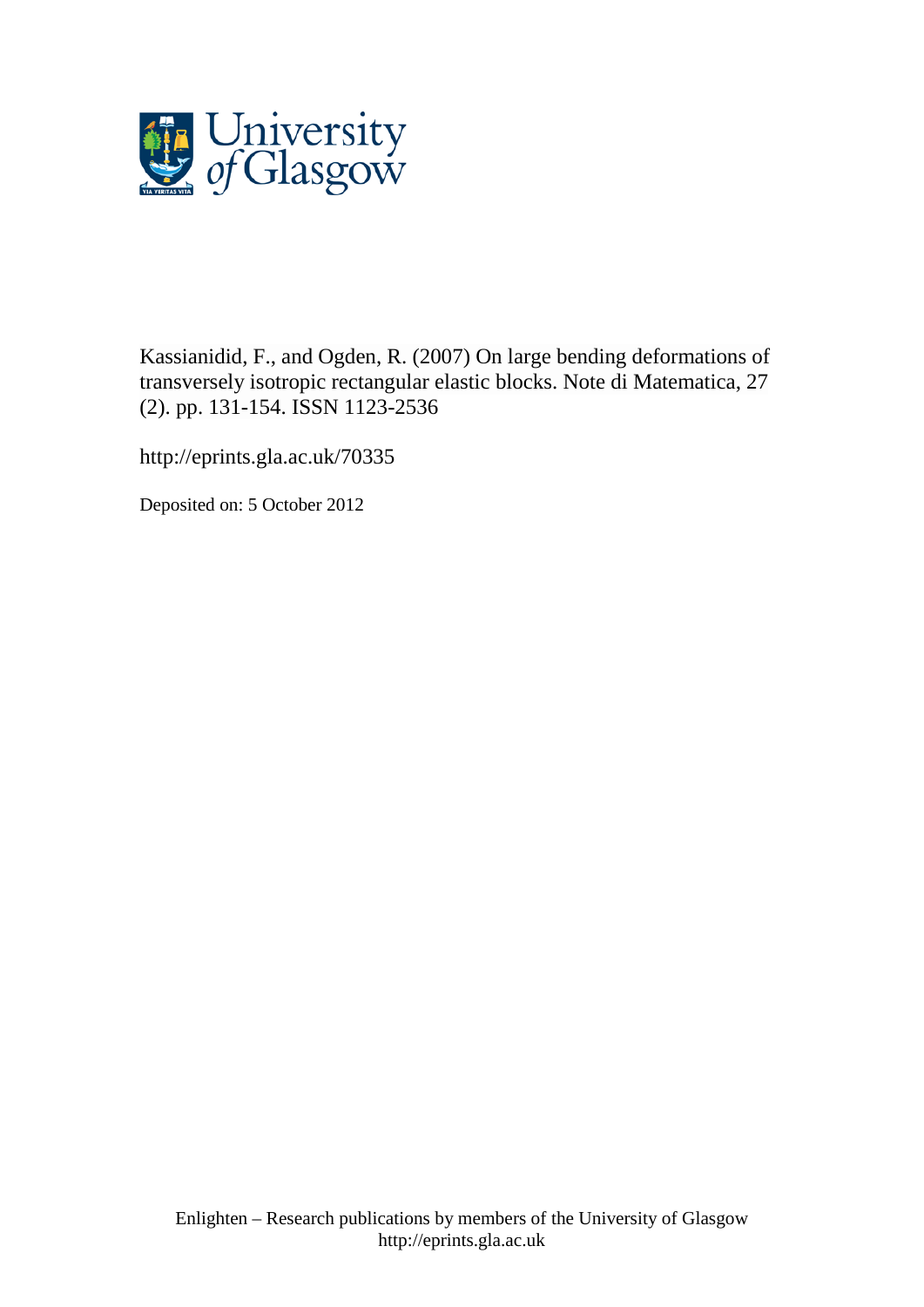Note di Matematica 27, n. 2, 2007, 131–154.

# On large bending deformations of transversely isotropic rectangular elastic blocks

#### Fotios Kassianidis

Department of Mathematics, University of Glasgow, University Gardens, Glasgow G12 8QW, UK fk@maths.gla.ac.uk

#### Raymond W. Ogden

Department of Mathematics, University of Glasgow, University Gardens, Glasgow G12 8QW, UK rwo@maths.gla.ac.uk

Received: 20/04/2006; accepted: 25/07/2006.

Abstract. In this paper we examine the classical problem of finite bending of a rectangular block of elastic material into a sector of a circular cylindrical tube in respect of compressible transversely isotropic elastic materials. More specifically, we consider the possible existence of isochoric solutions. In contrast to the corresponding problem for *isotropic* materials, for which such solutions do not exist for a compressible material, we determine conditions on the form of the strain-energy function for which isochoric solutions are possible. The results are illustrated for particular classes of energy function.

Keywords: nonlinear elasticity, transverse isotropy, large elastic deformations

MSC 2000 classification: primary 74B20

## 1 Introduction

The problem of finite bending of a rectangular elastic block into a sector of a circular cylindrical tube has been examined by many researchers, almost exclusively for isotropic materials. First, in Rivlin [17], necessary and sufficient conditions for the solution of this problem in terms of the boundary data were derived for incompressible Mooney-Rivlin and neo-Hookean materials by assuming that the block remains in its deformed state in the absence of applied tractions on its curved surfaces but with appropriate tractions applied on its other surfaces. Corresponding results for a general incompressible isotropic material were given by Rivlin [18]. A similar analysis was presented by Green and Zerna [6] and by Green and Adkins [5]. Green and Adkins also examined the problem for incompressible transversely isotropic, initially curved incompressible isotropic and compressible isotropic rectangular blocks. Formulation of the governing equilibrium equations in respect of compressible isotropic materials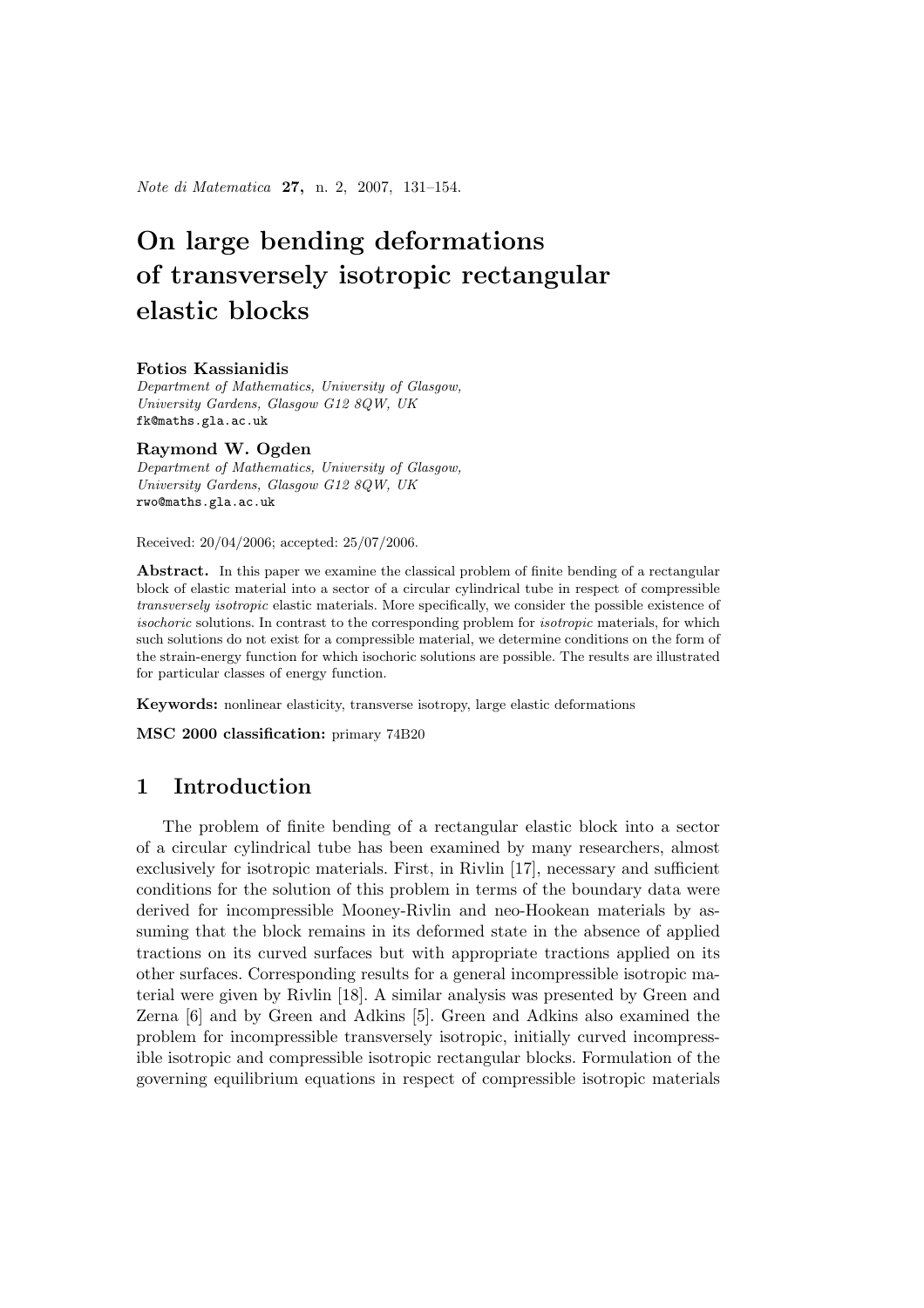and the derivation of closed-form solutions for the general class of the so-called harmonic materials were given in Ogden [13], wherein the incompressible case is also discussed. Furthermore, several classes of compressible isotropic materials were investigated by Jiang [7], in which it was shown that finite isochoric bending of a block is only sustainable for incompressible materials. The problem of bending in the compressible theory was also discussed by Aron and Wang [2], who used constant modified stretches to express the total energy as a function of the deformed volume  $V$  and to deduce that (under plane strain) it attains a minimum at a certain value  $V_0$  of V. In addition, a stability analysis for semi-linear harmonic materials (under plane strain) was discussed by the same authors in [1]. In a recent paper, Bruhns et al. [3] examined the same problem for compressible and incompressible isotropic Hencky materials.

In the present analysis, we consider the problem of bending for *transversely* isotropic elastic materials. In Section 2, we introduce the notation and summarize the necessary kinematics for unconstrained transversely isotropic materials. In Section 3, the bending deformation is formulated and, under the appropriate specialization for particular directions of the axis of transverse isotropy, the governing differential equations are derived. As expected for the considered deformation, the expressions obtained have the same structure as for the case of compressible isotropic materials given in [13], except that material properties, expressed in terms of a strain-energy function, are different.

Specialization to isochoric bending is then discussed in Section 4, and attention is confined mainly to the case of plane strain. The remaining equilibrium equation identifies necessary and sufficient conditions on the energy function for the considered deformation to be sustainable, and, in particular, restrictions on the classical (linear) elastic constants are imposed. In this connection it is interesting to examine the status of so-called reinforcing models, for which an isotropic energy function is augmented by an added function that reflects the transverse isotropy as a basic model representing the influence of reinforcing fibres. The linear specialization of the strong ellipticity inequalities (see, for example, Payton [14] and Merodio and Ogden [12]) shows that the considered bending deformation cannot, in general, be achieved for such materials for realistic forms of the reinforcement model. Along the lines of the work of Jiang and Ogden [8, 9], some general forms of strain-energy functions that admit isochoric bending are derived. Some specific forms of these strain energies are then chosen to illustrate the results, and some closed-form solutions are obtained. Numerical calculations are used to demonstrate the stress distributions in the deformed block for two specific energy functions.

In Section 5 we examine aspects of the stability of the block for the considered deformation as embodied in the notion of strong ellipticity. For plane strain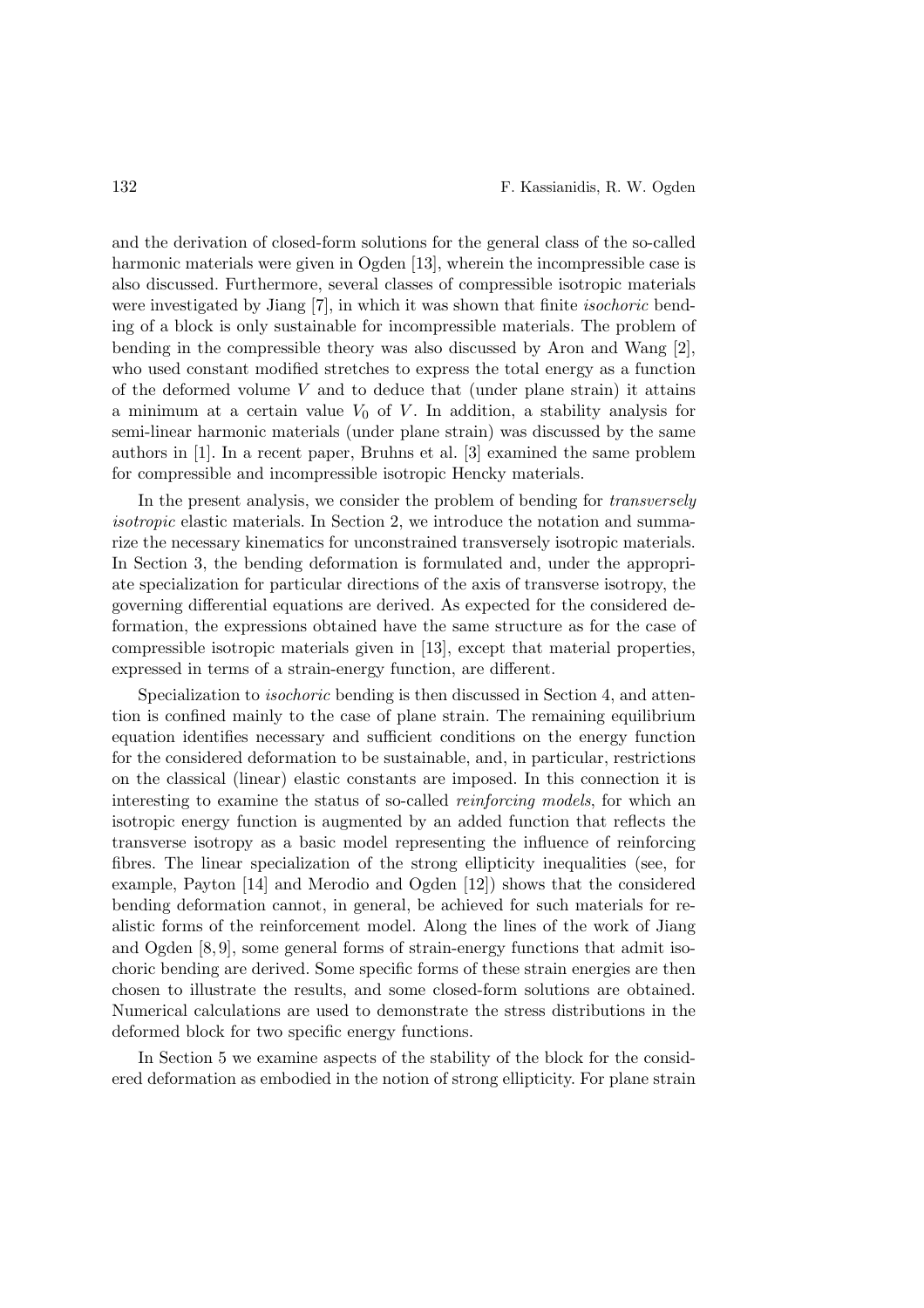we provide necessary and sufficient conditions for strong ellipticity to hold.

Finally, Section 6 contains a brief discussion of the incompressible counterpart of the analysis presented here.

# 2 Background and notation

#### 2.1 Kinematics

Let  $X = (X_1, X_2, X_3)$  denote the position vector of a material particle in some stress-free reference configuration  $\mathcal{B}_r$  relative to a rectangular Cartesian basis  $\{E_i\}, i \in \{1, 2, 3\}$ . Let B denote the deformed configuration of the body and x the corresponding position vector of the particle. The deformation gradient tensor, denoted  $\mathbf{F}$ , is given by

$$
\mathbf{F} = \frac{\partial \mathbf{x}}{\partial X_1} \otimes \mathbf{E}_1 + \frac{\partial \mathbf{x}}{\partial X_2} \otimes \mathbf{E}_2 + \frac{\partial \mathbf{x}}{\partial X_3} \otimes \mathbf{E}_3.
$$
 (1)

The right and left Cauchy-Green deformation tensors, denoted  $C$  and  $B$  respectively, are then defined as

$$
\mathbf{C} = \mathbf{F}^{\mathrm{T}} \mathbf{F} = \mathbf{U}^2, \quad \mathbf{B} = \mathbf{F} \mathbf{F}^{\mathrm{T}} = \mathbf{V}^2,\tag{2}
$$

wherein  **and**  $**V**$  **are, respectively, the right and left stretch tensors that arise** in the polar decompositions  $\mathbf{F} = \mathbf{RU} = \mathbf{VR}$ , R being a rotation tensor.

For an unconstrained material the principal invariants  $I_1, I_2, I_3$  of C (also of B) are given by

$$
I_1 = \text{tr }\mathbf{C}, \quad I_2 = I_3 \text{ tr }(\mathbf{C}^{-1}), \quad I_3 = \text{det }\mathbf{C} \equiv J^2,
$$
 (3)

where  $J = \det \mathbf{F} > 0$ , or, in terms of the principal stretches  $\lambda_i > 0$ ,  $i \in \{1, 2, 3\}$ ,

$$
I_1 = \lambda_1^2 + \lambda_2^2 + \lambda_3^2, \quad I_2 = \lambda_1^2 \lambda_2^2 + \lambda_1^2 \lambda_3^2 + \lambda_2^2 \lambda_3^2, \quad I_3 = \lambda_1^2 \lambda_2^2 \lambda_3^2. \tag{4}
$$

In the reference configuration  $\mathcal{B}_r$  we identify a preferred material direction, characterized by the unit vector  $M$ . This generates two additional invariants, denoted  $I_4$  and  $I_5$  and defined by

$$
I_4 = \mathbf{M} \cdot (\mathbf{C}\mathbf{M}) \equiv \mathbf{m} \cdot \mathbf{m}, \quad I_5 = \mathbf{M} \cdot (\mathbf{C}^2 \mathbf{M}) \equiv \mathbf{m} \cdot (\mathbf{B}\mathbf{m}). \tag{5}
$$

These may also be written in component form as

$$
I_4 = m_1^2 + m_2^2 + m_3^2 = \lambda_1^2 M_1^2 + \lambda_2^2 M_2^2 + \lambda_3^2 M_3^2,
$$
\n<sup>(6)</sup>

$$
I_5 = \lambda_1^2 m_1^2 + \lambda_2^2 m_2^2 + \lambda_3^2 m_3^2 = \lambda_1^4 M_1^2 + \lambda_2^4 M_2^2 + \lambda_3^4 M_3^2,\tag{7}
$$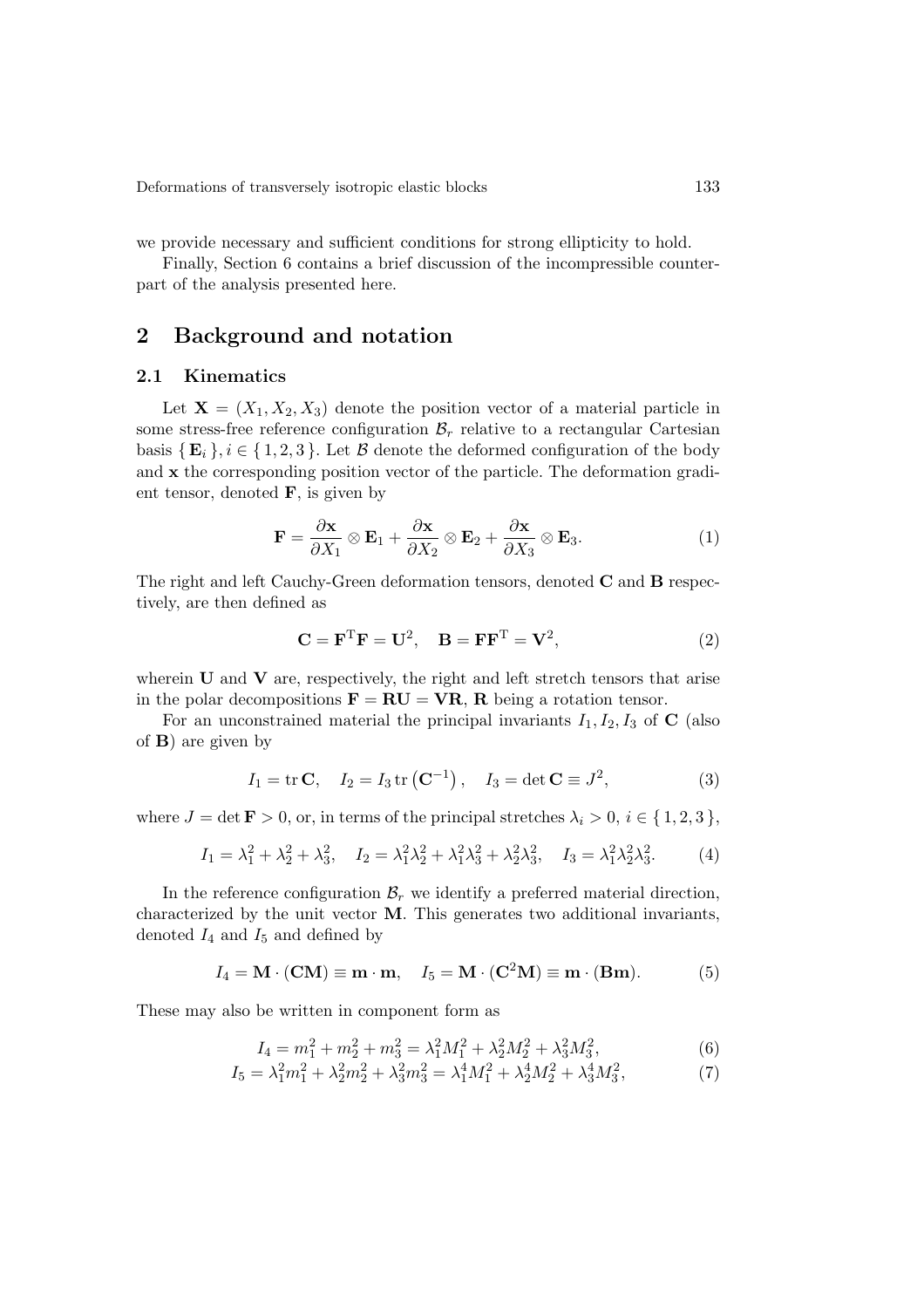where  $M_i$ ,  $i \in \{1, 2, 3\}$ , are the components of **M** on the principal axes,  $\{u^{(i)}\}$ say, of **C** and  $m_i$ ,  $i \in \{1, 2, 3\}$ , those of **m** = **FM** on the principal axes of **B**, which we denote by  $\{v^{(i)}\}, i \in \{1, 2, 3\}$ . Note that, in general, **M** varies with position X.

Finally, we emphasize the direct kinematical interpretation of  $I_4$ , namely that  $\sqrt{I_4}$  represents the stretch in the direction **M**. We also note that if **M** is not a principal direction of **C** then  $I_5 - I_4^2$  provides a measure of the shearing deformation. For more details we refer to the work of Merodio and Ogden [10,11].

### 2.2 The strain-energy function and the stresses

We now consider the material to be transversely isotropic with preferred direction M (locally). This leads to a strain-energy function that depends on the invariants (3) and (5), and we adopt the notation

$$
W = \bar{W}(I_1, I_2, I_3, I_4, I_5)
$$
\n(8)

to represent this (defined per unit volume in  $\mathcal{B}_r$ ).

The general forms of the nominal and Cauchy stress tensors, denoted S and  $\sigma$  respectively, are given by

$$
\mathbf{S} = \frac{\partial W}{\partial \mathbf{F}}, \quad J\boldsymbol{\sigma} = \mathbf{F}\mathbf{S}, \tag{9}
$$

expansion of which for the considered transverse isotropy yields

$$
\mathbf{S} = 2\bar{W}_1\mathbf{F}^{\mathrm{T}} + 2\bar{W}_2(I_1\mathbf{I} - \mathbf{C})\mathbf{F}^{\mathrm{T}} + 2I_3\bar{W}_3\mathbf{F}^{-1} + 2\bar{W}_4\mathbf{M} \otimes \mathbf{F}\mathbf{M} + 2\bar{W}_5(\mathbf{M} \otimes \mathbf{F}\mathbf{C}\mathbf{M} + \mathbf{C}\mathbf{M} \otimes \mathbf{F}\mathbf{M}) \tag{10}
$$

and

$$
J\boldsymbol{\sigma} = 2\bar{W}_1\mathbf{B} + 2\bar{W}_2(I_1\mathbf{I} - \mathbf{B})\mathbf{B} + 2I_3\bar{W}_3\mathbf{I} + 2\bar{W}_4\mathbf{m} \otimes \mathbf{m} + 2\bar{W}_5(\mathbf{m} \otimes \mathbf{B}\mathbf{m} + \mathbf{B}\mathbf{m} \otimes \mathbf{m}), \quad (11)
$$

where **I** is the identity tensor and  $\bar{W}_r = \frac{\partial \bar{W}}{\partial I_r}$  $\frac{\partial W}{\partial I_r}$  for  $r \in \{1, 2, 3, 4, 5\}$ . Note that  $\sigma$ is symmetric while, in general, **S** is not, but satisfies the connection  $\mathbf{FS} = \mathbf{S}^T \mathbf{F}^T$ arising from the symmetry of  $\sigma$ .

On specialization to the undeformed configuration  $\mathcal{B}_r$ , we have

$$
I_1 = I_2 = 3, \quad I_3 = I_4 = I_5 = 1. \tag{12}
$$

On noting that the tensors I and M⊗M are independent, and that the strainenergy function and stress should vanish in  $\mathcal{B}_r$ , we see that

$$
\bar{W} = \bar{W}_1 + 2\bar{W}_2 + \bar{W}_3 = \bar{W}_4 + 2\bar{W}_5 = 0
$$
\n(13)

when evaluated for (12).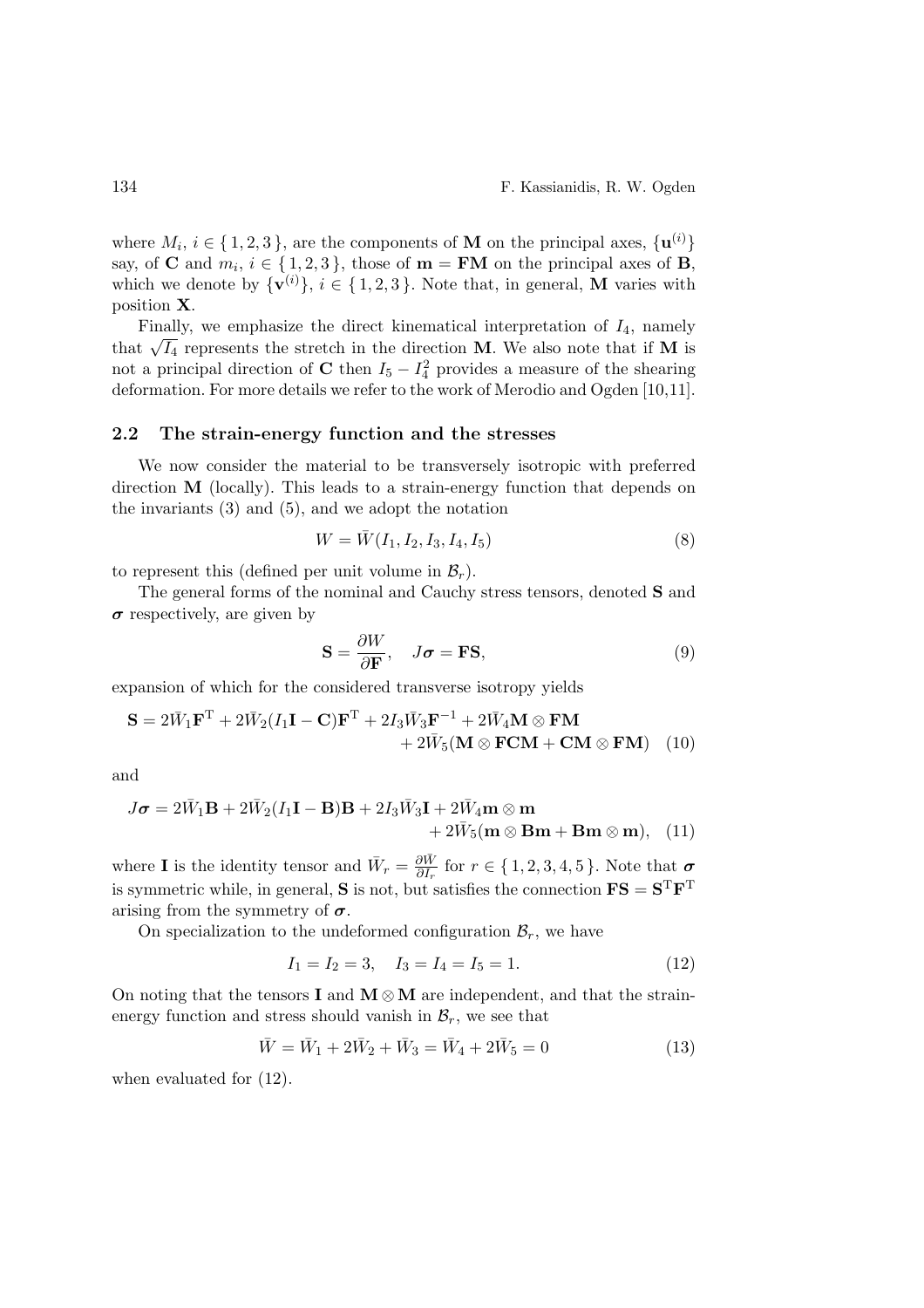## 3 The bending deformation

## 3.1 Kinematics of the problem

Consider a rectangular block defined, in its reference configuration  $\mathcal{B}_r$ , by

$$
-A \le X_1 \le A, \quad -B \le X_2 \le B, \quad -C \le X_3 \le C,\tag{14}
$$

and suppose that the body is deformed so that the planes  $X_1 = \text{constant}$  become sectors of the cylindrical surface  $r = constant$ , planes  $X_2 = constant$  become planes  $\theta$  = constant and planes  $X_3$  = constant become planes  $z$  = constant, where  $(r, \theta, z)$  are cylindrical polar coordinates.

The equations describing the deformation may be written

$$
r = f(X_1), \quad \theta = g(X_2), \quad z = \lambda X_3,\tag{15}
$$

where  $\lambda$  is a constant and the functions f and g are to be determined. We assume that the deformation is symmetric about the  $X_1$  axis, so that  $g(-X_2)$  =  $-g(X_2)$ , and, for definiteness, we take  $f(A) > f(-A)$ . For convenience we set the notations

$$
f(-A) = a_1, \quad f(A) = a_2, \quad g(B) = \alpha,
$$
 (16)

so that  $a_2 > a_1$ .

If we let  ${e_a}$ ,  $a \in {r, \theta, z}$  be the cylindrical polar basis vectors in the deformed configuration, then the position vector of a particle in this configuration is given by  $\mathbf{x} = r\mathbf{e}_r + z\mathbf{e}_z$ , and the deformation gradient tensor (1) takes the form

$$
\mathbf{F} = f'(X_1)\mathbf{e}_r \otimes \mathbf{E}_1 + f(X_1)g'(X_2)\mathbf{e}_{\theta} \otimes \mathbf{E}_2 + \lambda \mathbf{e}_z \otimes \mathbf{E}_3. \tag{17}
$$

Equivalently, **F** can be decomposed as  $\mathbf{F} = \mathbf{RU} = \mathbf{VR}$ , where

$$
\mathbf{U} = f'\mathbf{E}_1 \otimes \mathbf{E}_1 + f g'\mathbf{E}_2 \otimes \mathbf{E}_2 + \lambda \mathbf{E}_3 \otimes \mathbf{E}_3, \tag{18}
$$

$$
\mathbf{V} = f'\mathbf{e}_r \otimes \mathbf{e}_r + fg'\mathbf{e}_\theta \otimes \mathbf{e}_\theta + \lambda \mathbf{e}_z \otimes \mathbf{e}_z, \tag{19}
$$

$$
\mathbf{R} = \mathbf{e}_r \otimes \mathbf{E}_1 + \mathbf{e}_{\theta} \otimes \mathbf{E}_2 + \mathbf{e}_z \otimes \mathbf{E}_3. \tag{20}
$$

From equations  $(18)–(20)$  we deduce that the Lagrangian principal axes coincide with the Cartesian basis vectors  $\{E_i\}$ , while the Eulerian principal axes are aligned with the cylindrical polar basis vectors  ${e_i}$ . The associated principal stretches can therefore be identified as

$$
\lambda_1 = f'(X_1), \quad \lambda_2 = f(X_1)g'(X_2), \quad \lambda_3 = \lambda. \tag{21}
$$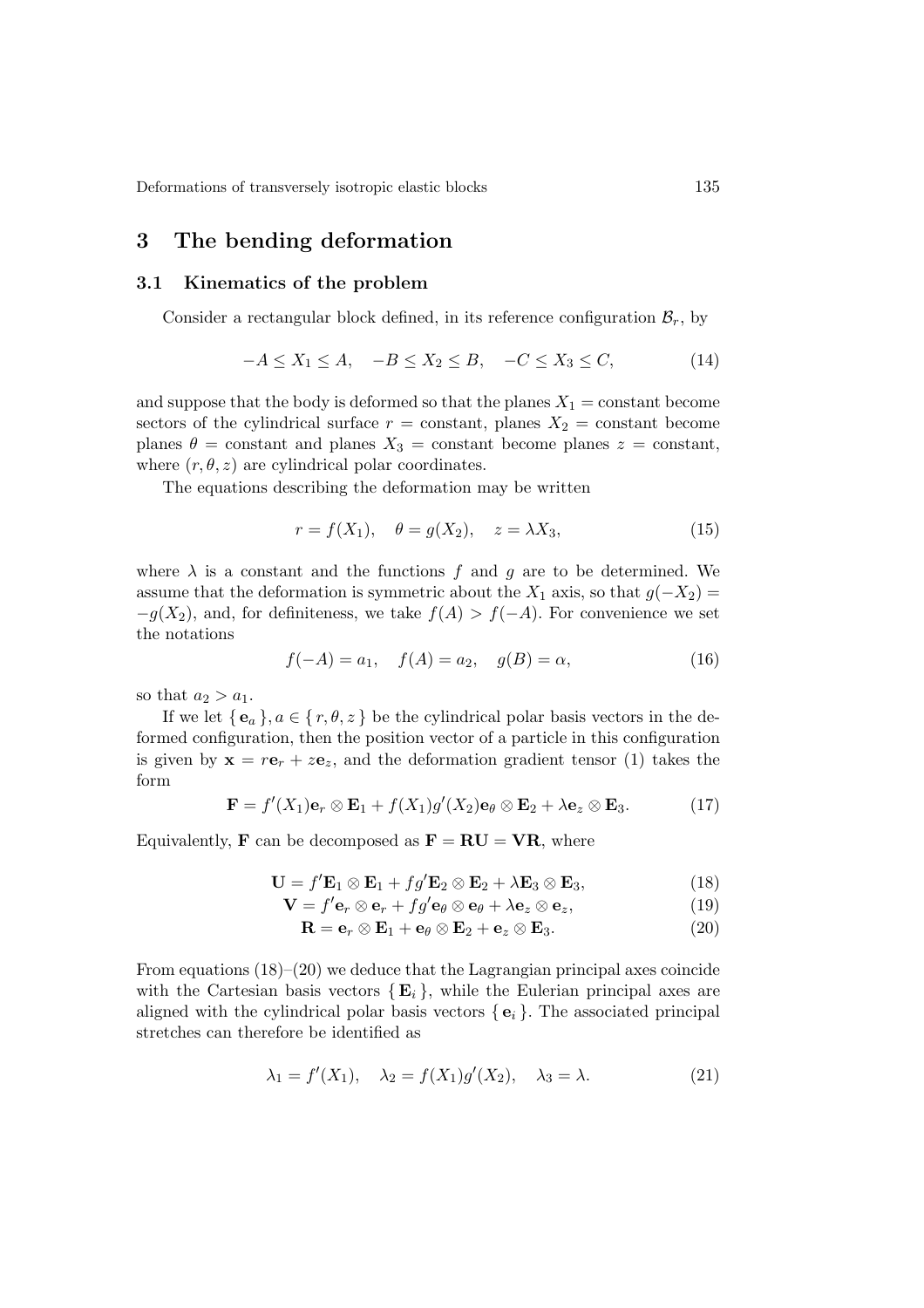#### 3.2 Some restrictions on the constitutive law

For an *isotropic* elastic solid, as is well known, the Cauchy stress tensor  $\sigma$  is coaxial with V. Therefore, all the non-zero components of  $\sigma$  can be expressed in terms of the principal stresses, denoted  $\sigma_1, \sigma_2, \sigma_3$ , with respect to the Eulerian principal axes. By contrast, for a transversely isotropic material  $\sigma$  is not in general coaxial with V. However, from (11), we note that  $\sigma$  is coaxial with V if and only if m is an eigenvector of B or, equivalently, M is an eigenvector of C. (This equivalence is easy to see from (2) and the connection  $\mathbf{m} = \mathbf{F}\mathbf{M}$ .)

Thus, if M lies in the  $(X_1, X_2)$ -plane and is directed along the  $X_1$  axis, equations (17), (21) and (2)<sub>1</sub> yield  $CM = \lambda_1^2 M$  for all  $\lambda_1 > 0$ . The invariants (5) then specialize to

$$
I_4 = \lambda_1^2, \quad I_5 = I_4^2. \tag{22}
$$

As a result, the Cauchy stress tensor can be written in the spectral form

$$
\boldsymbol{\sigma} = \sigma_1 \mathbf{e}_r \otimes \mathbf{e}_r + \sigma_2 \mathbf{e}_\theta \otimes \mathbf{e}_\theta + \sigma_3 \mathbf{e}_z \otimes \mathbf{e}_z, \qquad (23)
$$

with

$$
\sigma_i = J^{-1} \lambda_i \frac{\partial W}{\partial \lambda_i}, \quad i \in \{1, 2, 3\},\tag{24}
$$

and now we may represent W as a function of  $\lambda_1, \lambda_2, \lambda_3$ . We write

$$
W = \bar{W}(I_1, I_2, I_3, I_4, I_5) = \hat{W}(\lambda_1, \lambda_2, \lambda_3), \tag{25}
$$

wherein the notation  $\hat{W}$  is introduced. We emphasize that the representation  $\hat{W}(\lambda_1, \lambda_2, \lambda_3)$ , in contrast to  $\bar{W}(I_1, I_2, I_3, I_4, I_5)$ , applies for the specific deformation considered here and is not in general valid. Note that shear stresses are not required to achieve the considered deformation.

When M is chosen as above then for consistency with the classical linear theory of transversely isotropic elasticity the conditions

$$
\bar{W}_{11} + 4\bar{W}_{12} + 4\bar{W}_{22} + 4\bar{W}_{23} + 2\bar{W}_{13} + \bar{W}_{33} = \frac{c_{22}}{4},\tag{26}
$$

$$
\bar{W}_{14} + 2\bar{W}_{15} + 2\bar{W}_{24} + 4\bar{W}_{25} + \bar{W}_{34} + 2\bar{W}_{35} = \frac{c_{12} - c_{23}}{4},\tag{27}
$$

$$
\bar{W}_{44} + 4\bar{W}_{55} + 4\bar{W}_{45} + 2\bar{W}_{5} = \frac{c_{11} - c_{22} + 2c_{23} - 2c_{12}}{4},\tag{28}
$$

$$
\bar{W}_1 + \bar{W}_2 + \bar{W}_5 = \frac{c_{55}}{2},\tag{29}
$$

$$
\bar{W}_2 + \bar{W}_3 = \frac{c_{23} - c_{22}}{4},\tag{30}
$$

should be satisfied. Here, the derivatives of  $\bar{W}$  are evaluated in the reference configuration and the constants  $c_{11}, \ldots, c_{55}$  constitute the standard notation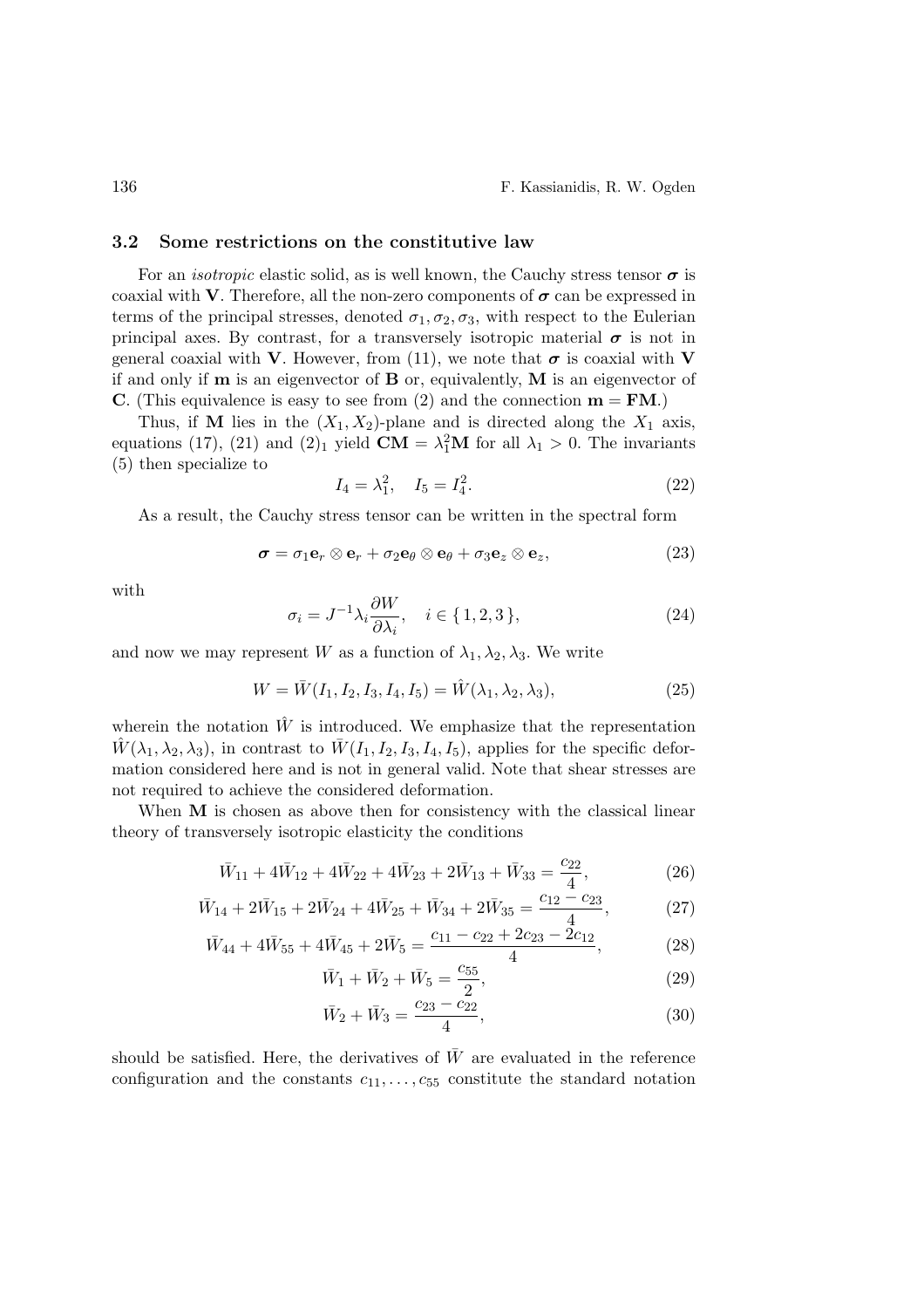for the elastic constants used in the classical theory of transverse isotropy for the case in which  $E_1$  is the direction of transverse isotropy. We mention that the counterparts of  $(26)–(30)$  with  $\mathbf{E}_3$  as the axis of transverse isotropy were given in [11].

Finally, we note that the inequalities

$$
c_{11} > 0, \quad c_{22} > 0, \quad c_{55} > 0, \quad c_{22} > c_{23} \tag{31}
$$

and

$$
|c_{12} + c_{55}| < c_{55} + \sqrt{c_{11}c_{22}}, \tag{32}
$$

are necessary and sufficient conditions for strong ellipticity to hold in the classical theory (see, for example, [12, 14]).

If we consider that the preferred direction is parallel to the  $X_2$  axis then  $CM = \lambda_2^2 M$  for all  $\lambda_2 > 0$ , while equations (22) are replaced by

$$
I_4 = \lambda_2^2, \quad I_5 = I_4^2,\tag{33}
$$

and appropriate changes are needed in the subscripts in (31) and (32) for this case.

#### 3.3 Reduction of the equilibrium equations

For the considered deformation, the equilibrium equation div  $\sigma = 0$  (in the absence of body forces) yields the two scalar equations

$$
\frac{\partial \sigma_1}{\partial r} + \frac{1}{r} (\sigma_1 - \sigma_2) = 0, \quad \frac{\partial \sigma_2}{\partial \theta} = 0.
$$
 (34)

Since  $\lambda_3$  is a constant and  $\lambda_1$  depends only on  $X_1$  it follows from equations  $(34)_2$ and (21) that

$$
\frac{\partial \sigma_2}{\partial \lambda_2} g''(X_2) = 0. \tag{35}
$$

Hence, assuming that  $\frac{\partial \sigma_2}{\partial \lambda_2} \neq 0$ , which, in view of the above inequalities, certainly holds in the reference configuration, we deduce that

$$
g(X_2) = \beta X_2,\tag{36}
$$

where  $\beta$  is a constant, which will be determined through the boundary conditions (16)<sub>3</sub> such that  $\beta = \frac{\alpha}{B} > 0$ . (Note that if, instead of the  $X_1$  axis, the  $X_2$  axis is chosen as the axis of transverse isotropy then  $g$  has the same form.)

Combination of (36) and (21) leads to

$$
\lambda_2 = \beta f(X_1), \quad \frac{\mathrm{d}\lambda_2}{\mathrm{d}X_1} = \beta \lambda_1. \tag{37}
$$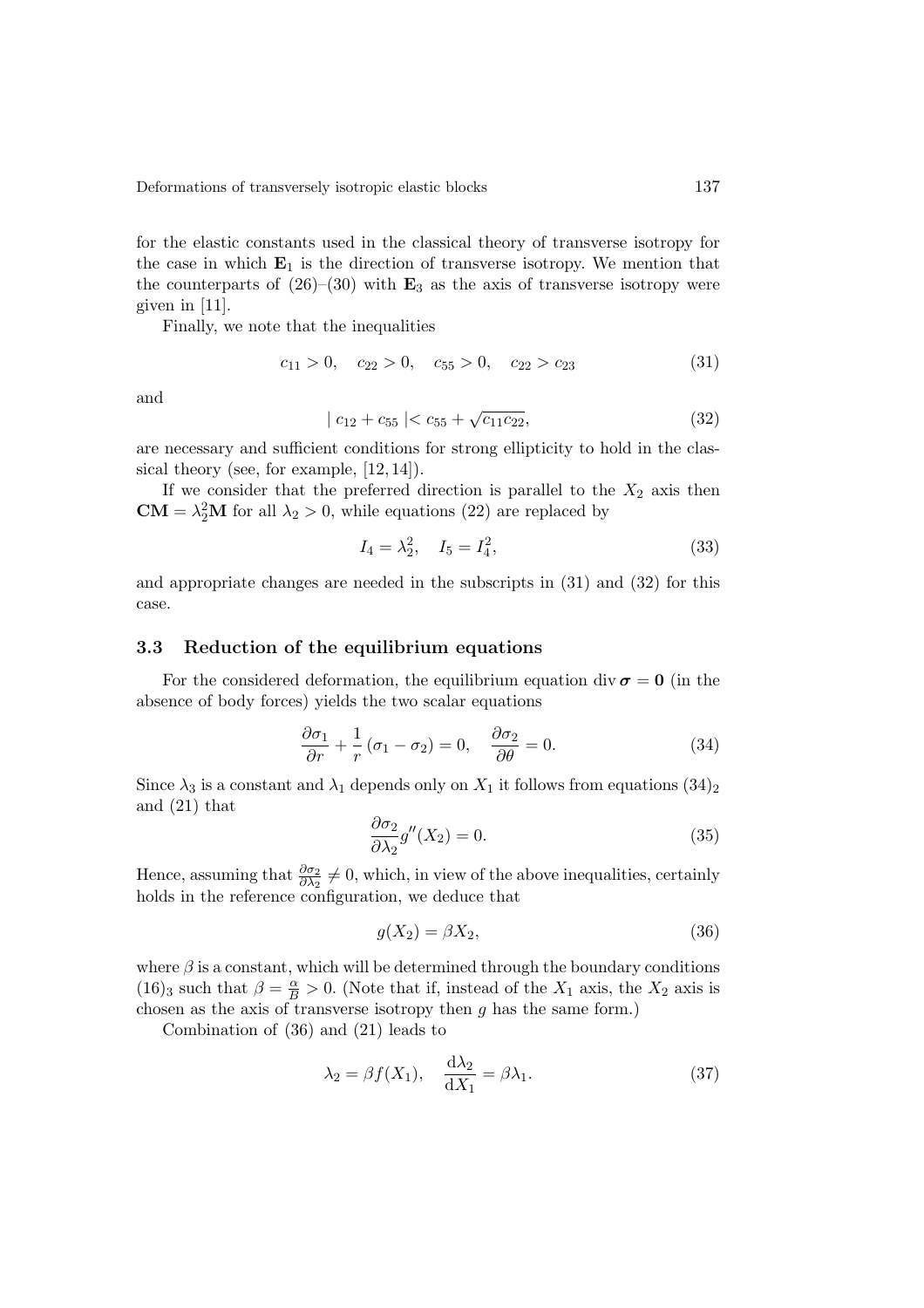Hence, each of  $\lambda_1$  and  $\lambda_2$  depends only on  $X_1$ . Then, through use of (21)<sub>1</sub>, (24),  $(37)$  and some manipulation, equation  $(34)$ <sub>1</sub> simplifies to

$$
\frac{\mathrm{d}\hat{W}_1}{\mathrm{d}X_1} = \beta \hat{W}_2,\tag{38}
$$

where we are using the representation  $W = \hat{W}(\lambda_1, \lambda_2, \lambda_3)$  and the subscripts 1 and 2 on  $\hat{W}$  signify differentiation with respect to  $\lambda_1$  and  $\lambda_2$ , respectively. It follows, on use of  $(37)_2$ , that

$$
\frac{\mathrm{d}}{\mathrm{d}X_1}(\lambda_1 \hat{W}_1) = \frac{\mathrm{d}}{\mathrm{d}X_1}(\hat{W}).\tag{39}
$$

Since  $\hat{W} = \hat{W}_1 = 0$  in the reference configuration and the result of integrating (39) must hold for all deformations of the considered form, we obtain

$$
\hat{W} = \lambda_1 \hat{W}_1,\tag{40}
$$

which is an (implicit) first-order differential equation for  $f(X_1)$  for any given form of strain-energy function. This equation is the same as that arising for an isotropic material except that here  $\hat{W}$  does not in general possess the symmetry in  $(\lambda_1, \lambda_2, \lambda_3)$  that holds in the isotropic situation (see, for example, [7, 13]).

As we have already mentioned, it was first shown by Rivlin [17,18] and then by several other authors (see, for example, [5, 6, 13]) that it is possible to hold the body in its current configuration even if there are no tractions on the curved surfaces  $r = a_1, a_2$  of the deformed block. This requires  $\sigma_1 = 0$  on  $X_1 = \pm A$ , which, because of (24) and (40), can be expressed in terms of the strain-energy function as

$$
W = 0 \quad \text{on} \quad X_1 = \pm A,\tag{41}
$$

where W is either  $\bar{W}$  or  $\hat{W}$ , as appropriate.

# 4 Isochoric specialization

If the deformation is considered to be isochoric then  $\lambda_1 \lambda_2 \lambda_3 = 1$  and from (21) we therefore have

$$
f'(X_1)f(X_1)g'(X_2)\lambda_3 = 1.
$$
\n(42)

As discussed by Rivlin [17, 18], solution of the preceding equation leads to

$$
f(X_1)^2 = \frac{2X_1}{\beta \lambda_3} + a, \quad g(X_2) = \beta X_2,
$$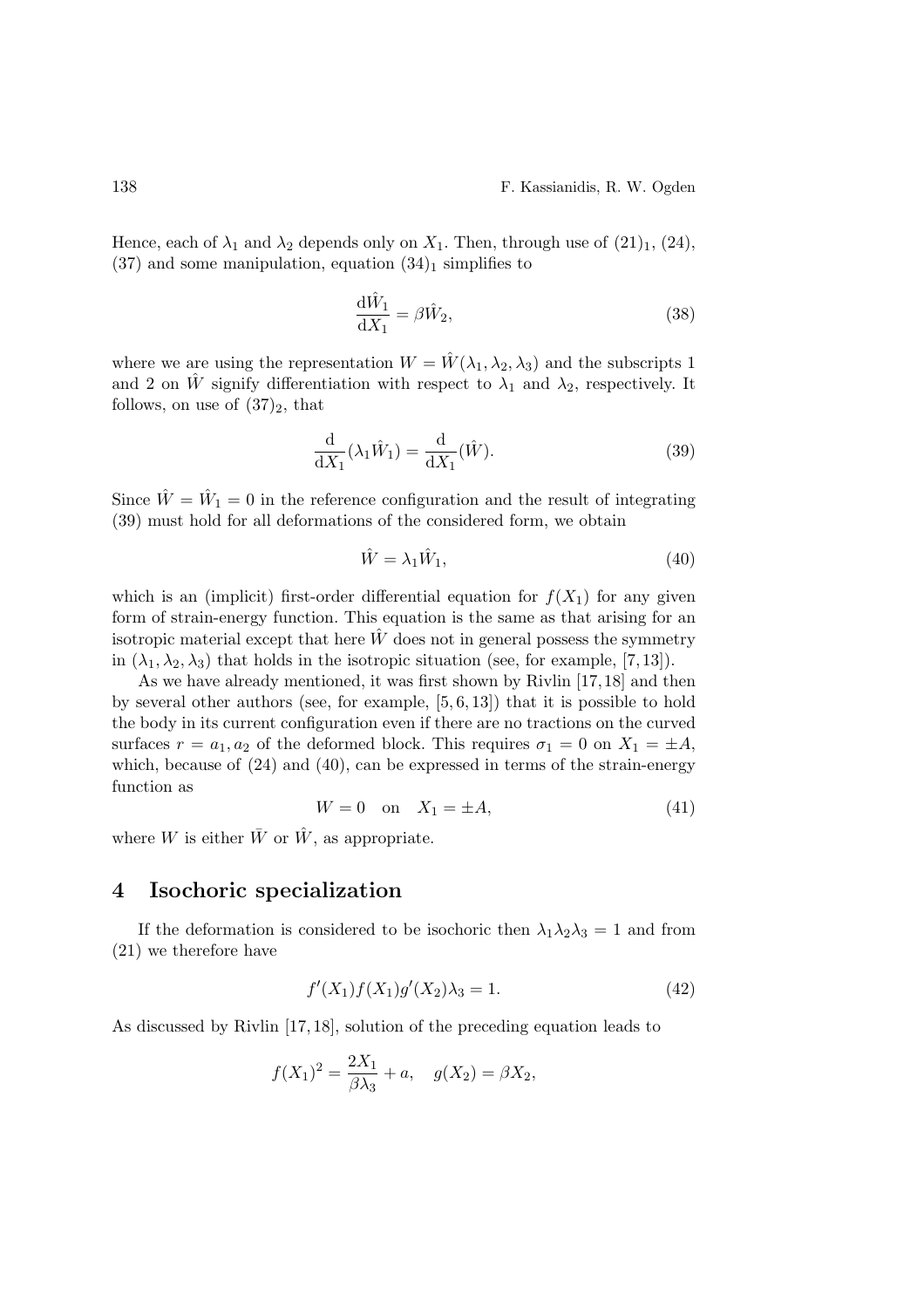where the constant  $\beta > 0$  is again given via  $(16)_3$  and

$$
a = \frac{a_1^2 + a_2^2}{2}, \quad a_2^2 = \frac{4A}{\beta \lambda_3} + a_1^2. \tag{43}
$$

It then follows that the deformation can be described by

$$
r = \sqrt{a + \frac{2X_1}{\beta \lambda_3}}, \quad \theta = \beta X_2, \quad z = \lambda_3 X_3,
$$
\n(44)

and we deduce that the principal stretches can be written as

$$
\lambda_1 = \frac{1}{\beta \lambda_3 r}, \quad \lambda_2 = \beta r, \quad \lambda_3 = \lambda. \tag{45}
$$

Application of (42) and (45) to (24) shows that  $\sigma_1$  and  $\sigma_2$  depend only on  $X_1$  while  $\theta$  depends only on  $X_2$ . Therefore, for an isochoric deformation,  $(34)_2$  is satisfied identically while  $(34)_1$  again leads to the equation  $\hat{W} = \lambda_1 \hat{W}_1$ . We emphasize that we are considering here an isochoric deformation in a compressible material, not an incompressible material.

Furthermore, we note that the solutions (44) arising from the kinematical restriction (42) are universal solutions since they apply independently of the constitutive law. Thus, in this case, the radial equilibrium equation (40) serves to identify the possible forms of  $W$  that admit the isochoric bending deformation.

#### 4.1 Plane strain specialization

Henceforth, we confine our analysis to the plane strain specialization. We consider that the deformation is in the  $(X_1, X_2)$  coordinate plane, such that  $z = X_3$  with  $(r, \theta)$  being independent of  $X_3$ , and the direction **M** is parallel to the considered plane. The components of **F** and **C** satisfy  $F_{33} = C_{33} = 1$ , and the out-of-plane principal stretch is now  $\lambda_3 = 1$ . The principal invariants (4) reduce to

$$
I_1 = \lambda_1^2 + \lambda_2^2 + 1, \quad I_2 = \lambda_1^2 \lambda_2^2 + \lambda_1^2 + \lambda_2^2, \quad I_3 = \lambda_1^2 \lambda_2^2,\tag{46}
$$

and we rewrite (22) and (33) together compactly as

$$
I_4 = \lambda_\kappa^2, \quad I_5 = I_4^2, \quad \kappa \in \{1, 2\},\tag{47}
$$

wherein the subscript  $\kappa$  has been introduced to identify the orientation of the unit vector field M in the undeformed configuration.

For either  $\kappa = 1$  or 2 we deduce from (46) and (47) the connections

$$
I_2 = I_1 + I_3 - 1, \quad I_5 = (I_1 - 1)I_4 - I_3,\tag{48}
$$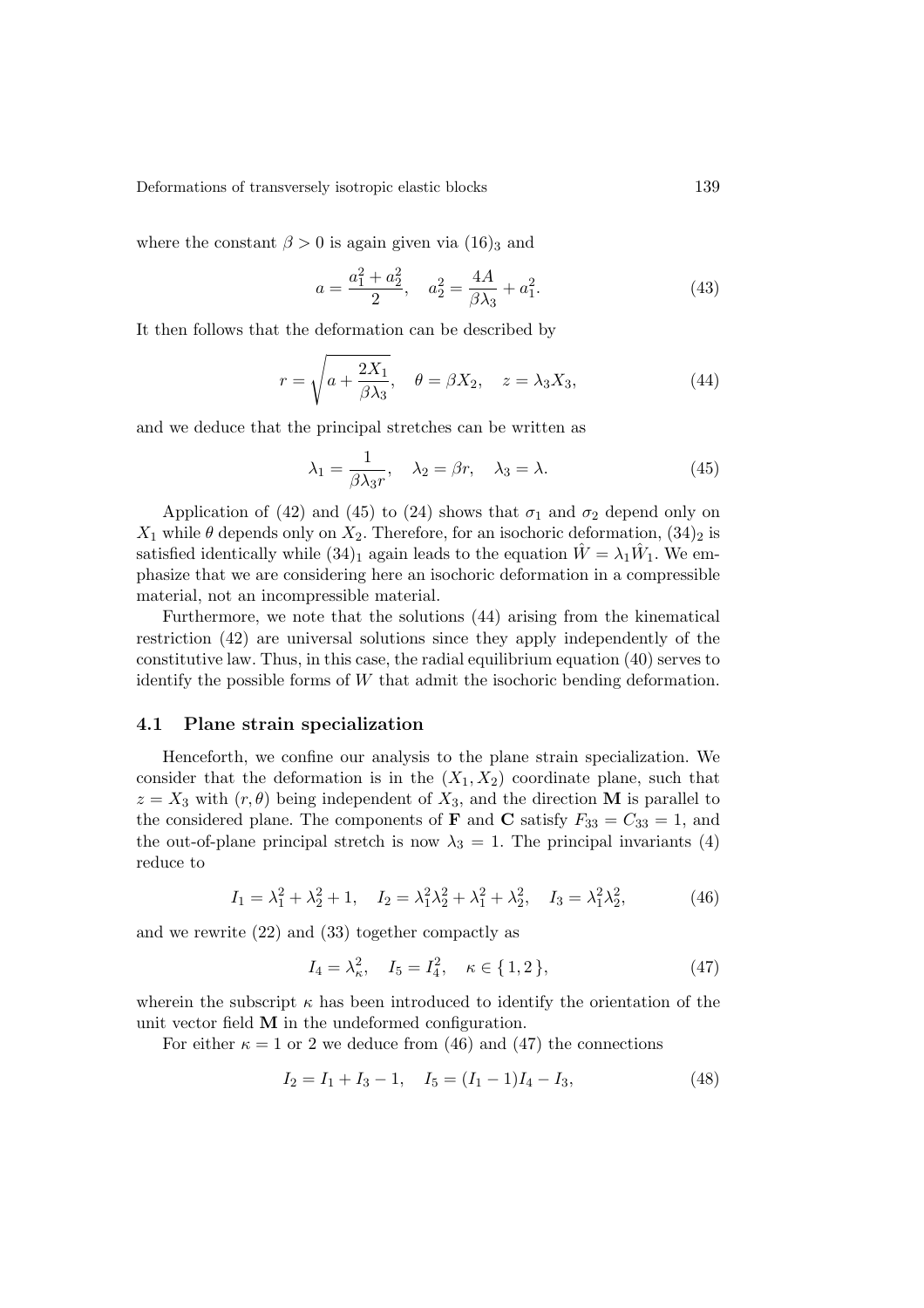and it follows that, for plane strain, the function  $\bar{W}$  introduced in (8) depends only on the invariants  $I_1, I_3$  and  $I_4$ . Accordingly, we may introduce a reduced strain-energy function, denoted  $\bar{\bar{W}}$  and defined by

$$
\bar{W}(I_1, I_3, I_4) = \bar{W}(I_1, I_1 + I_3 - 1, I_3, I_4, (I_1 - 1)I_4 - I_3),
$$
\n(49)

for either value of  $\kappa$ .

Now, if  **denotes the corresponding in-plane deformation gradient, the as**sociated restricted expressions for the nominal and the Cauchy stress tensors are given by

$$
\mathbf{S} = 2\bar{W}_1\mathbf{F}^{\mathrm{T}} + 2I_3\bar{W}_3\mathbf{F}^{-1} + 2\bar{W}_4\mathbf{M} \otimes \mathbf{F}\mathbf{M},\tag{50}
$$

$$
J\boldsymbol{\sigma} = 2\bar{W}_1 \mathbf{B} + 2I_3 \bar{W}_3 \mathbf{I} + 2\bar{W}_4 \mathbf{m} \otimes \mathbf{m}.
$$
 (51)

Note that in order to maintain the plane strain deformation the out-of-plane stress components  $S_{33}$  and  $\sigma_{33}$  are in general non-zero. These are not given by (50), (51), but, if needed, they may be calculated from (10) and (11), respectively, evaluated for the considered plane strain specialization.

The counterparts of (13) for  $\bar{W}$  are

$$
\bar{\bar{W}} = \bar{\bar{W}}_1 + \bar{\bar{W}}_3 = \bar{\bar{W}}_4 = 0 \tag{52}
$$

for  $\kappa = 1, 2$ , while  $(26)$ – $(30)$  specialize to

$$
\bar{\bar{W}}_{11} + 2\bar{\bar{W}}_{13} + \bar{\bar{W}}_{33} = \frac{c_{22}}{4}, \quad \bar{\bar{W}}_{44} - 2\bar{\bar{W}}_{3} = \frac{c_{11} + c_{22} - 2c_{12}}{4},\tag{53}
$$

$$
2\bar{\bar{W}}_{14} + 2\bar{\bar{W}}_{34} + \bar{\bar{W}}_{44} = \frac{c_{11} - c_{22}}{4}, \quad \bar{\bar{W}}_{3} = -\frac{c_{55}}{2},\tag{54}
$$

with the derivatives of  $\bar{W}$  being evaluated for  $(I_1, I_3, I_4) = (3, 1, 1)$  (see also [11]). Finally, the properties (31) that the elastic constants should satisfy are reduced to

$$
c_{11} > 0, \quad c_{22} > 0, \quad c_{55} > 0,\tag{55}
$$

while  $(32)$  is still in place. We recall that the properties  $(53)$ – $(55)$  and  $(32)$ correspond to  $\kappa = 1$ .

#### 4.2 Certain classes of materials

As discussed in Jiang [7], a finite isochoric bending deformation of a rectangular block is not sustainable for compressible isotropic materials. Here, we present two specific classes of transversely isotropic compressible materials, depending on the choice of  $\kappa$ , for which the considered isochoric bending deformation can be achieved.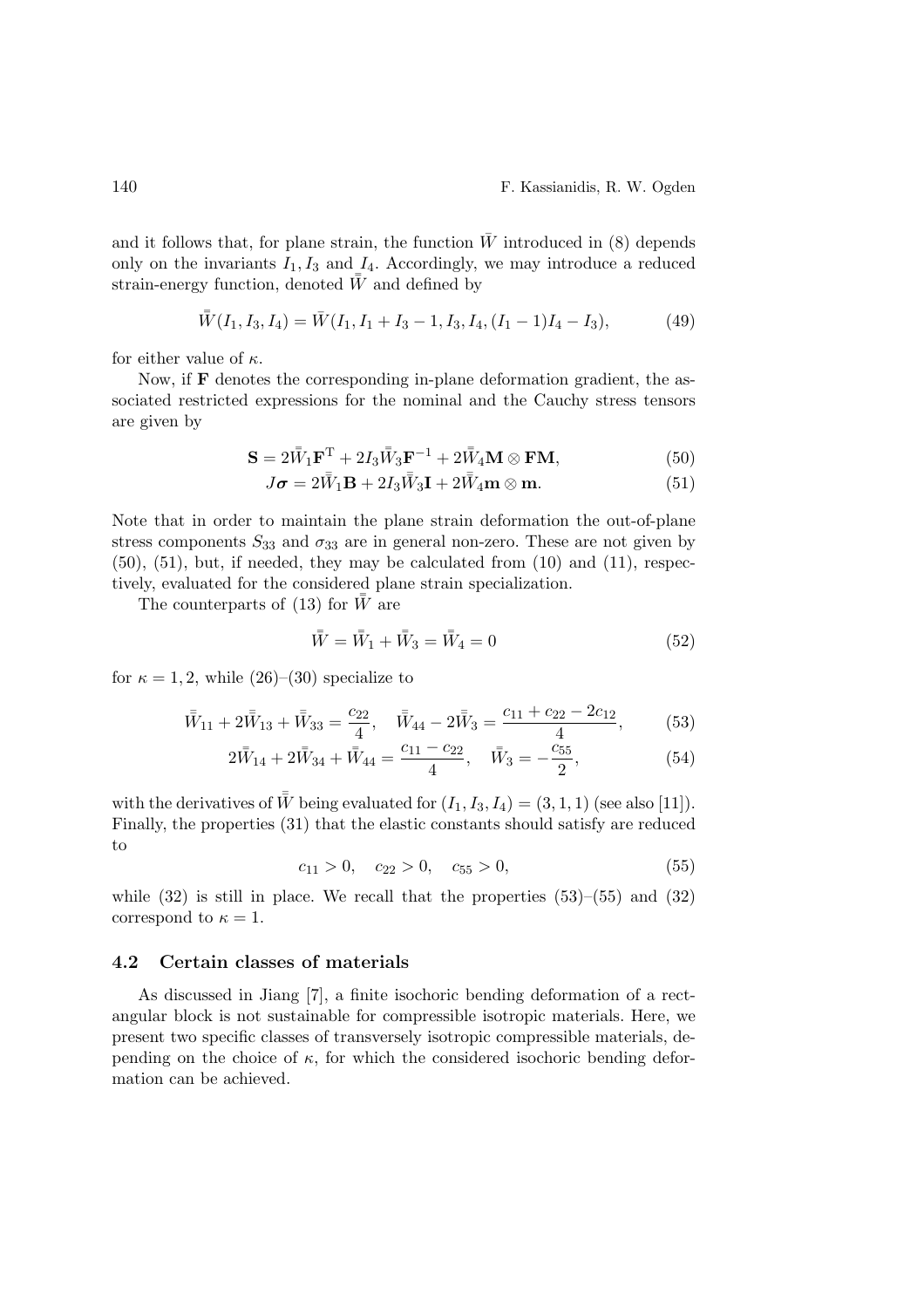For this purpose, we substitute (49) into (40) to obtain

$$
\bar{\bar{W}}(I_1, I_3, I_4) = 2\lambda_1^2 \bar{\bar{W}}_1(I_1, I_3, I_4) + 2I_3 \bar{\bar{W}}_3(I_1, I_3, I_4) + 2\lambda_1^2 \bar{\bar{W}}_4(I_1, I_3, I_4) \delta_{1\kappa},
$$
\n(56)

where  $\delta_{1\kappa}$  is the Kronecker delta, with  $\kappa \in \{1,2\}$ .

Since the deformation is considered to be isochoric, equation (56) for  $\kappa = 1$ applies for

$$
I_1 = \lambda_1^2 + \lambda_1^{-2} + 1, \quad I_3 = 1, \quad I_4 = \lambda_1^2 \tag{57}
$$

for all  $\lambda_1 > 0$ . Differentiation of (56) with respect to  $\lambda_1$  yields

$$
2\left(\lambda_{1} - \lambda_{1}^{-3}\right)\left(2\lambda_{1}^{2}\bar{\bar{W}}_{11} + 2\bar{\bar{W}}_{13} + 2\lambda_{1}^{2}\bar{\bar{W}}_{14} - \bar{\bar{W}}_{1}\right) + 4\lambda_{1}^{3}\left(\bar{\bar{W}}_{14} + \bar{\bar{W}}_{44}\right) + 2\lambda_{1}\left(2\bar{\bar{W}}_{1} + \bar{\bar{W}}_{4} + 2\bar{\bar{W}}_{34}\right) = 0, (58)
$$

for all  $\lambda_1 > 0$ .

On use of (52)–(54), we see that in the limit  $\lambda_1 \rightarrow 1$  equation (58) holds if and only if

$$
c_{11} = c_{12}.\tag{59}
$$

This is a necessary restriction on the class of compressible transversely isotropic materials for which an isochoric bending deformation of a rectangular block can be achieved. We note that for this class of materials the conditions (55) and (32) can be reduced to

$$
c_{22} > c_{11} > 0, \quad c_{55} > 0. \tag{60}
$$

For  $\kappa = 2$ , equation (56) with  $I_4 = \lambda_1^{-2}$  gives, analogously to (58), the connection

$$
\begin{aligned} 2 \lambda_1^{-3} \left( \bar{\bar{W}}_4 - 2 \bar{\bar{W}}_{34} \right) + 4 \lambda_1 \left( \bar{\bar{W}}_1 - \lambda_1^{-2} \bar{\bar{W}}_{14} \right) \\ + 2 \left( \lambda_1 - \lambda_1^{-3} \right) \left( 2 \lambda_1^2 \bar{\bar{W}}_{11} + 2 \bar{\bar{W}}_{13} - \bar{\bar{W}}_1 \right) = 0, \end{aligned}
$$

for all  $\lambda_1 > 0$ . This leads again to the restriction (59), and the corresponding inequalities that the elastic constants satisfy are

$$
c_{22} > c_{11} > 0, \quad c_{44} > 0. \tag{61}
$$

It is also worth noting that the inequalities  $(60)_1$  show that for  $\kappa = 1$  the materials have "low" anisotropy, since the elastic modulus  $c_{11}$ , which is directly related to the stiffness in the  $X_1$  direction, is less than  $c_{22}$ , which is defined with respect to the isotropic planes of the body.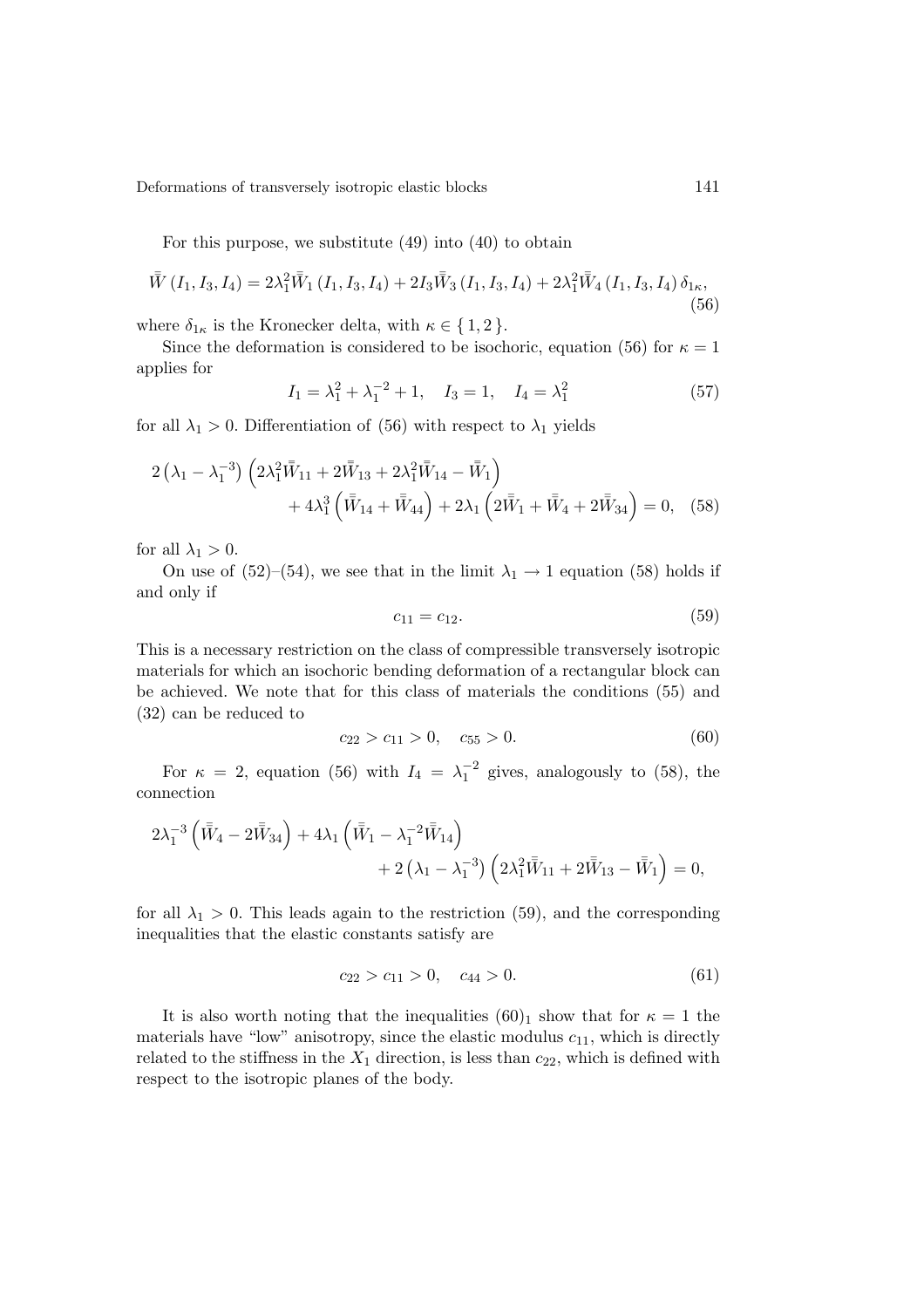#### 4.2.1 A note on reinforcing models

Without referring to any details, we remark that several authors (see, for example, [10,11,15,16,19]) have considered a decomposition of the strain-energy function of the form

$$
\bar{\bar{W}} = \bar{\bar{W}}_{\text{iso}}(I_1, I_3) + \bar{\bar{W}}_{\text{fib}}(I_4),\tag{62}
$$

in which the first term  $\bar{W}_{\text{iso}}$  represents the isotropic base material, while the additional term  $\bar{W}_{\text{fib}}$  represents the reinforcement associated with a family of fibres whose referential direction is the preferred direction M.

The properties  $(53)$ <sub>2</sub> and  $(54)$  show that the class of strain-energy functions (62) must satisfy the connection

$$
c_{22} - c_{12} = 2c_{55} \tag{63}
$$

when  $\kappa = 1$ , and

$$
c_{11} - c_{12} = 2c_{44} \tag{64}
$$

for  $\kappa = 2$ . The first of these requirements is consistent with (59) and the inequalities  $(60)$ , but the second is not consistent with  $(59)$  and  $(61)$ . However, the conditions  $(53)_2$ ,  $(54)$  and  $(60)_3$  show that the class of materials  $(63)$  can admit the isochoric bending deformation only for  $\kappa = 1$  and then such that

$$
\bar{W}_{\text{fib}}^{\prime\prime}(1) < 0,\tag{65}
$$

implying non-convexity of  $\bar{W}_{\text{fib}}$  in a neighbourhood of  $I_4 = 1$ .

This is not consistent with the models adopted in the above-cited papers, where the anisotropic part of the strain-energy has been taken to satisfy

$$
\bar{\bar{W}}_{\text{fib}}(1) = \bar{\bar{W}}'_{\text{fib}}(1) = 0, \quad \bar{\bar{W}}''_{\text{fib}}(1) > 0,
$$
\n(66)

for  $\kappa \in \{1,2\}$ . However, in such cases the models used provide reinforcement, i.e. the stiffness in the preferred direction is larger than in the transverse directions, in contrast to the situation here. It can therefore be concluded that the considered deformation is not possible for strictly reinforcing models.

#### 4.3 Some specific strain-energy functions

In this section we present two examples of strain-energy functions that can admit an isochoric bending deformation. The relevant necessary and sufficient condition is obtained from (56) in each case, with  $I_1, I_3$  and  $I_4$  given by

$$
I_1 = \lambda_1^2 + \lambda_1^{-2} + 1, \quad I_3 = 1, \quad I_4 = \lambda_6^2. \tag{67}
$$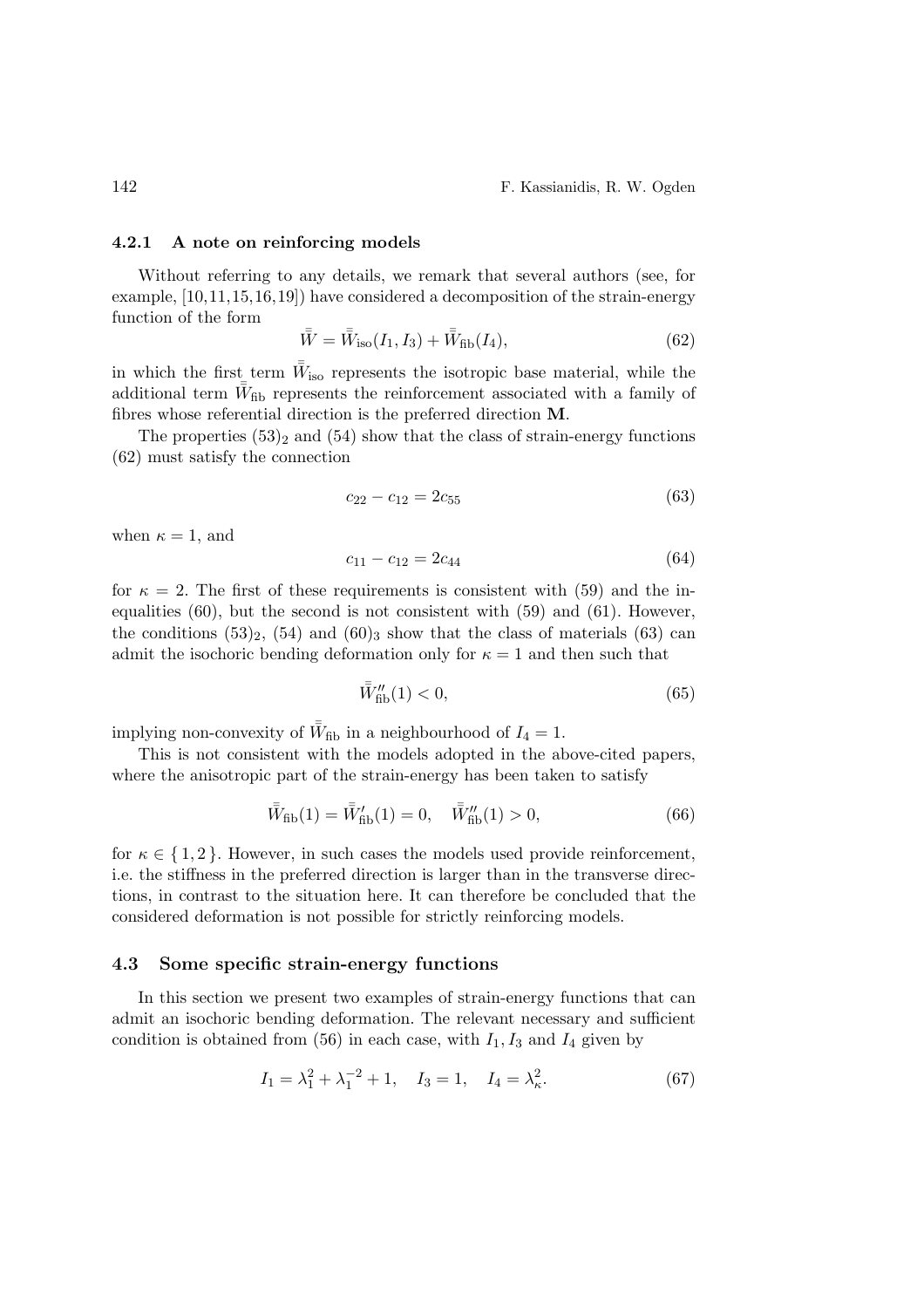Since  $I_3 = 1$ , we may write  $I_1 = I_4 + I_4^{-1} + 1$ , for  $\kappa \in \{1, 2\}$ , although in the present analysis we do not make formal use of this connection. The specializations of (56) for  $\kappa = 1$  and  $\kappa = 2$  may be written as

$$
\bar{\bar{W}} = 2I_4 \bar{\bar{W}}_1 + 2\bar{\bar{W}}_3 + 2I_4 \bar{\bar{W}}_4 \tag{68}
$$

and

$$
I_4\bar{W} = 2\bar{W}_1 + 2I_4\bar{W}_3,
$$
\n(69)

respectively, evaluated for  $I_3 = 1$ .

In the following we adopt an approach towards the construction of forms of W used by Jiang and Ogden [8,9], and the particular forms of energy function considered are motivated by those examined in these references.

Case (1):  $\kappa = 1$ .

First, we consider the class of strain-energy functions for which  $\bar{W}$  has the form

$$
\bar{W}(I_1, I_3, I_4) = h_1 (I_1 - I_4 + I_3) g_0 (I_3) + h_2 (I_1 - I_4) \sqrt{I_3} + C_0 I_4 \left(\sqrt{I_3}\right)^{-1}, (70)
$$

where  $h_1$  is a function to be determined,  $C_0$  is a material constant and the functions  $h_2$  and  $g_0$  are to be consistent with the requirements (52)–(54).

If, without loss of generality, we set  $g_0(1) = 1$  then substitution of (70) into (68) leads to the differential equation

$$
h'_{1}(\bar{I}) + qh_{1}(\bar{I}) = 0, \qquad (71)
$$

where  $q$  and  $\bar{I}$  are defined by

$$
2q = 2g'_0(1) - 1, \quad \bar{I} = I_1 - I_4 + 1. \tag{72}
$$

The general solution of (71) is

$$
h_1(\bar{I}) = C_1 e^{-q\bar{I}},\tag{73}
$$

where  $C_1$  is a constant. In respect of (70) the requirements (52)–(54) give  $C_0$  =  $\frac{c_{55}}{2}$ , together with

$$
h_2(2) + h_1(3) = -\frac{c_{55}}{2}, \quad h'_2(2) - qh_1(3) = \frac{c_{55}}{2},\tag{74}
$$

$$
h_2''(2) + q^2 h_1(3) = \frac{c_{22} - c_{11} - 4c_{55}}{4},\tag{75}
$$

$$
4h_2''(2) - h_2(2) + 4h_2'(2) - 8qh_1(3) + 4h_1(3)g_0''(1) = c_{22} - \frac{3c_{55}}{2}.
$$
 (76)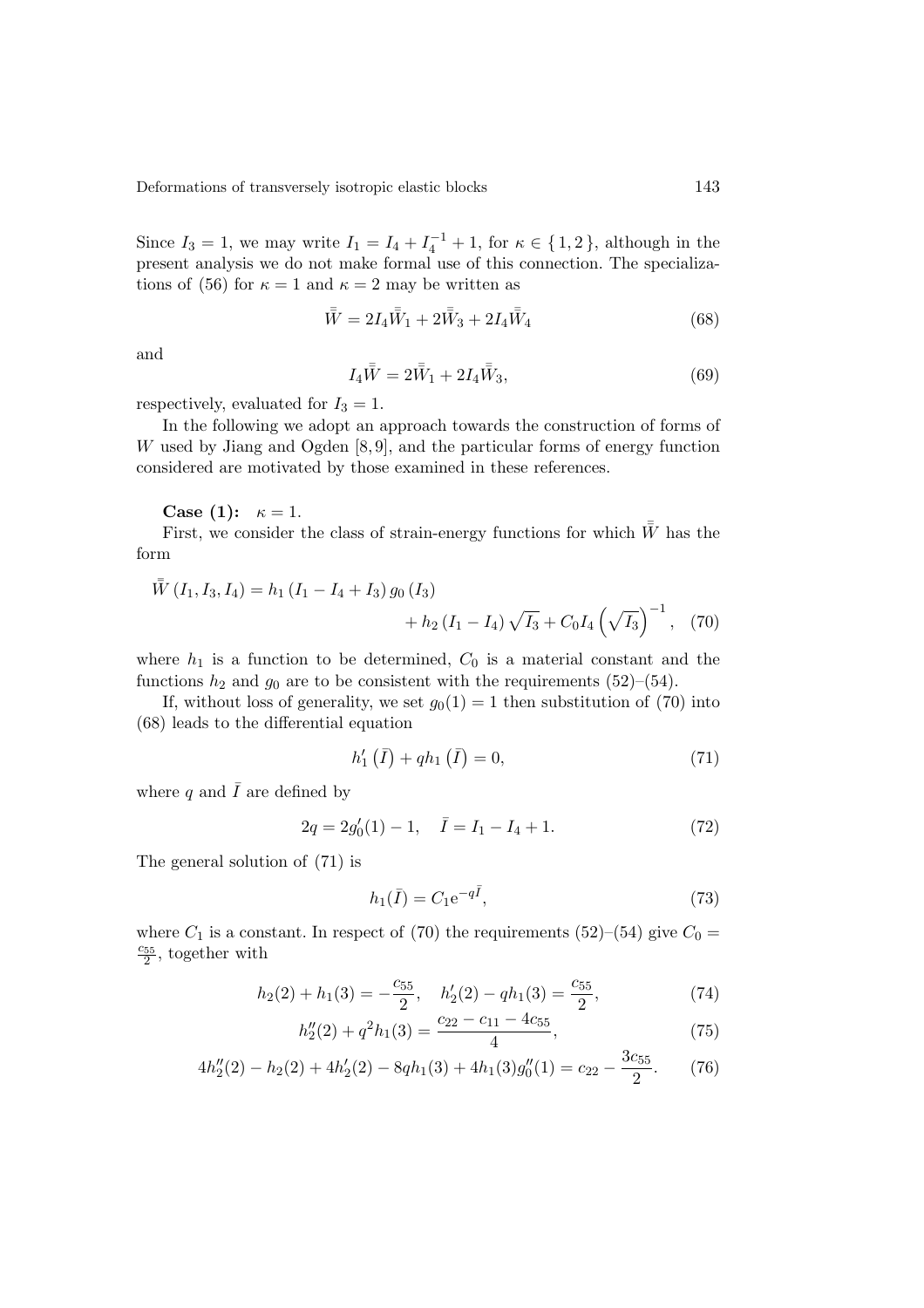The class of strain-energy functions (70) admitting isochoric bending deformation is now specialized to

$$
\bar{W}(I_1, I_3, I_4) = C_1 e^{-q(I_1 - I_4 + I_3)} g_0(I_3) + h_2 (I_1 - I_4) \sqrt{I_3} + \frac{c_{55}}{2} I_4 \left(\sqrt{I_3}\right)^{-1} (77)
$$

for any choice of the parameter q and non-zero  $C_1$ , and for any functions  $g_0$  and  $h_2$  that satisfy (74)–(76). In particular, for any given  $C_1$  and q, which can in general be chosen independently, equations  $(74)$ – $(76)$  simply serve to identify the properties that  $g_0$  and  $h_2$  should satisfy in the reference configuration, but no restriction otherwise on the forms of these functions is imposed. The expression (77), together with (74)–(76), represents a large class of functions admitting isochoric bending deformation. Finally, we note that for  $C_1 = 0$  the requirements (76) and (75) lead to  $c_{11} = -4c_{55}$ , in which case the properties (60) are violated. For this reason the possibility  $C_1 = 0$  is excluded from consideration.

Note, however, that the specialization  $q = 0$  is admissible, in which case the strain-energy function (77) reduces to

$$
\bar{\bar{W}}\left(I_1, I_3, I_4\right) = C_1 g_0\left(I_3\right) + h_2\left(I_1 - I_4\right) \sqrt{I_3} + \frac{c_{55}}{2} I_4\left(\sqrt{I_3}\right)^{-1},\tag{78}
$$

which is valid for all non-zero disposable parameters  $C_1$  and all functions  $h_2$ and  $g_0$  that satisfy the appropriate specializations of  $(74)-(76)$ .

Case (2):  $\kappa = 2$ . Next, we examine the class of strain-energy functions of the form

$$
\bar{\bar{W}}(I_1, I_3, I_4) = h_3(I_1 I_4)g_1(I_3) + h_4(I_4)\sqrt{I_3}.
$$
\n(79)

Similarly to the previous case, by taking  $g_1(1) = 1$  and setting  $2p = 2g'_1(1) - 1$ , we follow the same procedure in respect of (69) to particularize  $h_3(I_1I_4)$ . This leads to

$$
h_3(I_1I_4) = C_2 e^{-pI_1I_4},\tag{80}
$$

where again,  $C_2$  is a material parameter and  $h_3, h_4, g_1$  satisfy

$$
h_3(3) = -\frac{c_{44}}{2p}, \quad h_3(3) + h_4(1) = 0, \quad h'_4(1) = -\frac{3}{2}c_{44}, \tag{81}
$$

$$
h_4''(1) + 9p^2h_3(3) = \frac{c_{22} - c_{11} - 4c_{44}}{4},\tag{82}
$$

$$
4p(p+1)h_3(3) - 4h_3(3)g_1''(1) = -c_{11} - \frac{c_{44}}{2p}.
$$
\n(83)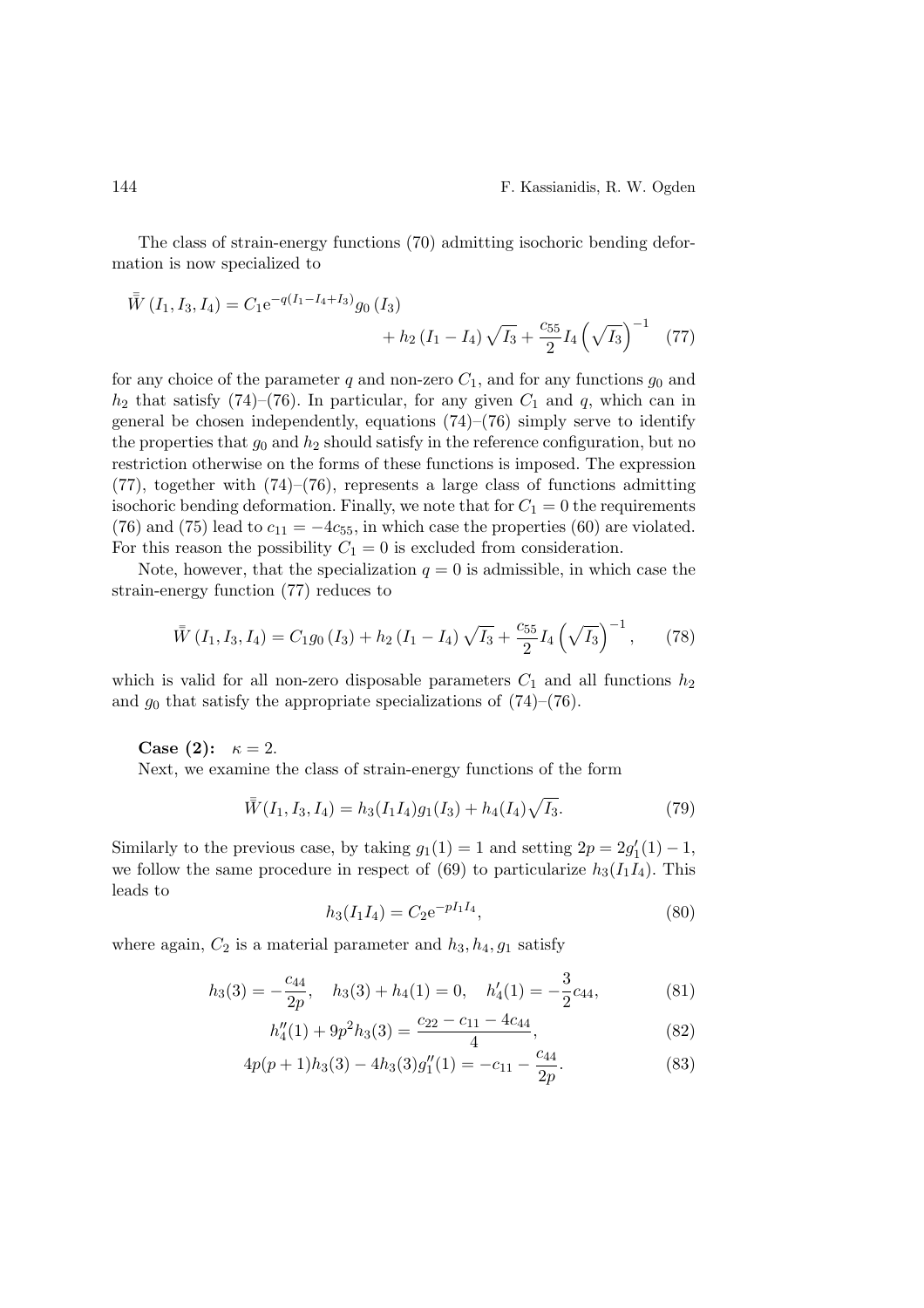Hence, in this case, equation (79) is replaced by

$$
\bar{W}(I_1, I_3, I_4) = C_2 e^{-pI_1 I_4} g_1(I_3) + h_4(I_4) \sqrt{I_3}
$$
\n(84)

for all non-zero parameters p and  $C_2$  that satisfy  $(81)$ – $(83)$  in respect of  $(80)$ . As for the case of the functions (77) these serve to determine the conditions that  $q_1$ and  $h_4$  should satisfy in the reference configuration. In addition, we emphasize that the class of strain-energy functions (79) fails to admit isochoric bending deformation for  $C_2 = 0$  and/or  $p = 0$  since in either case we deduce that  $c_{44} = 0$ and the strong ellipticity condition  $(61)_3$  is then violated.

## 4.4 Application of the boundary conditions

As we have already mentioned, the solutions (77), (78), (84) derived in the previous section correspond to large classes of transversely isotropic materials admitting the considered isochoric bending deformation under plane strain. However, these solutions are not necessarily compatible with the boundary conditions (41) imposed on our problem. In this respect, the arbitrary functions  $h_2$ and  $h_4$  involved need to be properly specified to ensure that the deformed body is traction free on the boundaries  $X_1 = \pm A$ .

For illustration, we now examine the strain-energy functions (78), by taking

$$
h_2(I_1 - I_4) = -\frac{c_{55}}{8} (I_1 - I_4 - 4)^2 - C_1,
$$
\n(85)

noting that this is compatible with (74) and (75) for  $q = 0$  and the nonlinear algebraic system (41) can be solved analytically in respect of the data a and  $\beta$ . The equilibrium equation (70) is then satisfied identically with

$$
\sigma_1 = -\frac{c_{55}}{8} \left[ \left( \lambda_1^{-2} - 2 \right)^2 - 2 \left( \lambda_1^{-2} + 2 \lambda_1^2 \right) + 5 \right],\tag{86}
$$

while  $\sigma_2$  and  $\sigma_3$  take the forms

$$
\sigma_2 = -\frac{c_{55}}{8} \left( 4\lambda_1^2 - 18\lambda_1^{-2} + 5\lambda_1^{-4} + 9 \right),
$$
  
\n
$$
\sigma_3 = -\frac{c_{55}}{8} \left( 4\lambda_1^2 - 2\lambda_1^{-2} + \lambda_1^{-4} - 3 \right).
$$
\n(87)

It should be noted, however, that the properties (74) and (75) impose the further restriction  $3c_{55} = c_{22} - c_{11}$ , which is compatible with (60). From (76) a condition on  $g''_0(1)$  may also be derived but we do not need it here.

By recalling the expressions  $(44)_1$  and  $(45)_1$  (now with  $\lambda_3 = 1$ ), the system (41) is solved to give

$$
a = \frac{40}{9}A^2, \quad \beta = \frac{3}{4A} \tag{88}
$$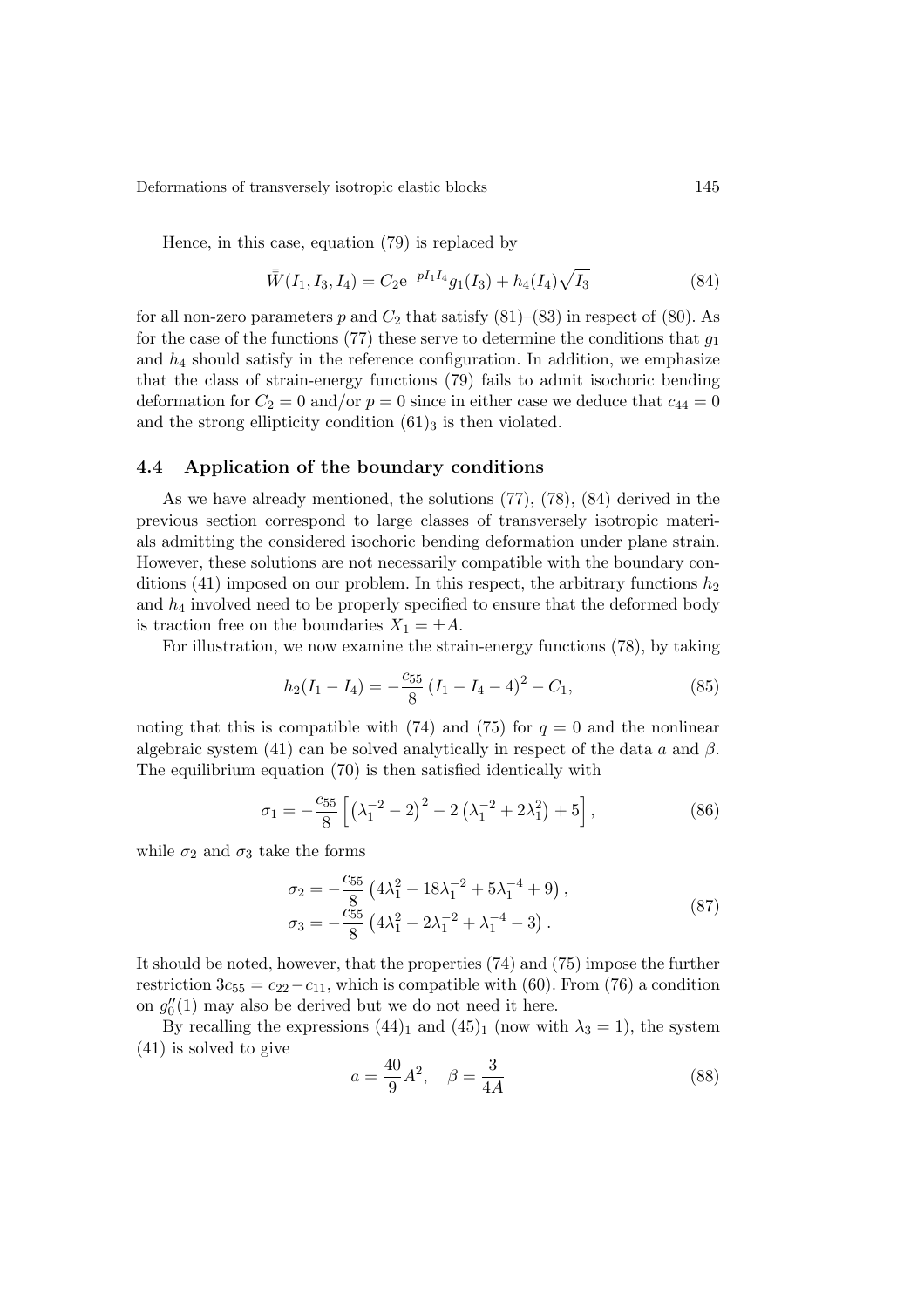#### 146 F. Kassianidis, R. W. Ogden



Figure 1. Plots of (a) the stretch  $\lambda_1$  and (b) the dimensionless stress components  $\sigma_1^*, \sigma_2^*$  and  $\sigma_3^*$  vs  $\bar{X}_1$ .

and from  $(16)_{1,2}$  we obtain

$$
a_1 = 2a_2 = \frac{8}{3}A.\t(89)
$$

Moreover, the range of  $\lambda_1 = \lambda_1(X_1)$  for which such a deformation is sustainable may also be identified via  $(88)$ ,  $(44)_1$  and  $(45)_1$  as

$$
\lambda_1(A) = 0.5 \le \lambda_1(X_1) \le 1 = \lambda_1(-A),\tag{90}
$$

for all  $A > 0$  and  $-A \leq X_1 \leq A$ . Consequently, from  $(47)_1$  (i.e. for  $\kappa = 1$ ) and (90) it follows that the material is compressed in the  $X_1$  direction for  $X_1 > -A$ . The resulting stretch distribution as a function of the dimensionless coordinate  $\bar{X}_1 = X_1/A$  is depicted in Figure 1(*a*). We observe that the inequalities (90) hold independently of the value of A.

In addition, the stress components  $\sigma_1, \sigma_2$  and  $\sigma_3$  are plotted in Figure 1(b) as functions of  $\bar{X}$  in dimensionless form  $\sigma_i^* = \frac{\sigma_i}{c_{55}}$  $\frac{\sigma_i}{c_{55}}, i \in \{1, 2, 3\}$ . The non-monotonic nature of  $\sigma_1, \sigma_2, \sigma_3$  is now evident. We note that  $\sigma_1$  vanishes for  $\bar{X}_1 = \pm 1$ , as prescribed, and takes its maximum value for  $\lambda_1 \approx 0.605$  (equivalently, for  $\bar{X}_1 \approx 0.155$ ). Also,  $\sigma_2$  and  $\sigma_3$  vanish on the boundary  $\bar{X}_1 = -1$  of the block, where  $\lambda_1 = 1$ , while additionally  $\sigma_2 = 0$  for  $\lambda_1 \approx 0.589$  ( $\bar{X}_1 \approx 0.252$ ) and  $\sigma_3 = 0$ at  $\lambda_1 \approx 0.625 \; (\bar{X}_1 \approx 0.041).$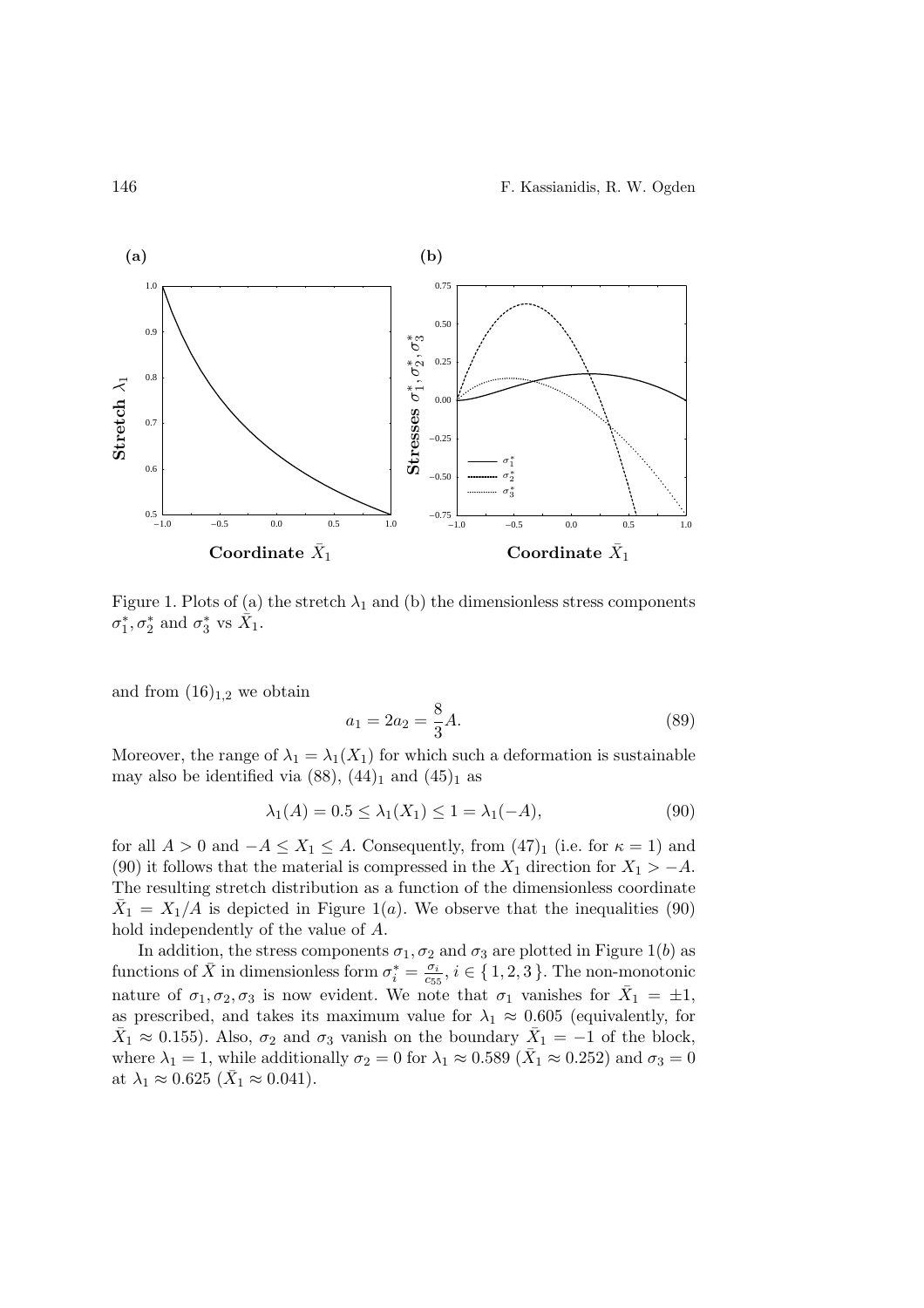

Figure 2. Plots of (a) the stretch  $\lambda_2$  and (b) the dimensionless stress components  $\sigma_1^*, \sigma_2^*$  and  $\sigma_3^*$  vs  $\bar{X}_1$ .

Finally, the moment of the stress  $\sigma_2$  (about the origin  $r = \theta = 0$ ) that maintains the material in its deformed state is now calculated from the formula

$$
M = 2C \int_{-A}^{A} r \lambda_1 \sigma_2 dX_1,\tag{91}
$$

which can be evaluated explicitly:  $M \approx -(0.318/\beta^2)Cc_{55} \approx -0.566A^2Cc_{55}$ .

Next we consider the class of materials (84) for the case in which the function  $h_4$  is chosen as

$$
h_4(I_4) = \frac{c_{44}}{2p} e^{p(2-I_4-I_4^2)} - c_1 \left(I_4^{-1} - 2\right)^2 + c_1 I_4^2. \tag{92}
$$

The form of (92) satisfies the required restrictions, and the counterparts of (86) and (87) are

$$
\sigma_1 = -c_1 \left[ (\lambda_1^2 - 2)^2 - \lambda_1^{-4} \right],\tag{93}
$$

and

$$
\sigma_2 = c_1 \left( 3\lambda_1^4 - 4\lambda_1^2 + 5\lambda_1^{-4} - 4 \right), \tag{94}
$$

$$
\sigma_3 = c_{44} e^{p \left(2 - \lambda_1^{-2} - \lambda_1^{-4}\right)} \left(\lambda_1^{-2} - 1\right) - c_1 \left(\lambda_1^4 - 4\lambda_1^2 - \lambda_1^{-4} + 4\right),\tag{95}
$$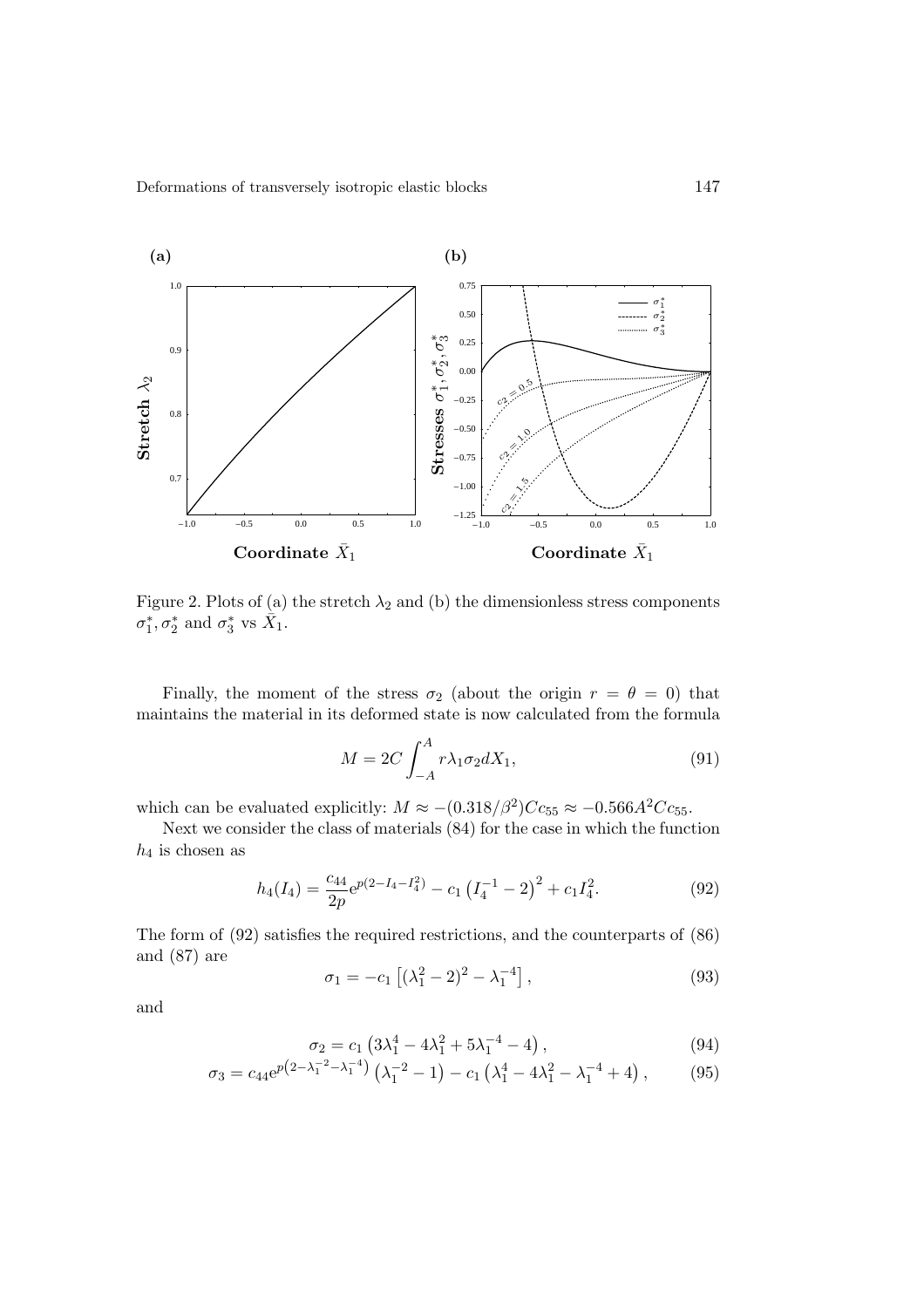#### 148 F. Kassianidis, R. W. Ogden

wherein the notation  $c_1 = \frac{c_{22}-c_{11}+3c_{44}}{16}$  has been introduced.

On use of (93), solution of the system (41) yields

$$
a = 4\left(4 + 3\sqrt{2}\right) A^2, \quad \beta = \frac{(2 - \sqrt{2})}{4A},
$$
 (96)

with

$$
a_1 = \sqrt{2 + 2\sqrt{2}}a_2 - 2\sqrt{2}A = 2\left(2 + \sqrt{2}\right)A. \tag{97}
$$

We observe that for the particular choice of  $h_3$  the deformation is sustainable only within the range

$$
\lambda_1(A) = 1 \le \lambda_1(X_1) \le 1.554 \approx \lambda_1(-A),\tag{98}
$$

for all  $A > 0$  and  $-A \leq X_1 \leq A$ . We recall, however, that since in this case the direction of transverse isotropy is in the  $X_2$  direction, we have  $I_4 = \lambda_2^2 = \lambda_1^{-2}$ . The obvious inference is that there is contraction in the  $X_2$  direction for all values of  $X_1$  except  $X_1 = A$ . The distribution of the stretch  $\lambda_2 = \lambda_1^{-1}$  as a function of  $\bar{X}_1$  is plotted in Figure 2(*a*).

Corresponding plots of the stress components  $\sigma_1, \sigma_2, \sigma_3$  are given in Figure  $2(b)$  where, analogously to the previous case, we use the dimensionless forms  $\sigma_i^* = \frac{\sigma_i}{c_1}$  $\sigma_{i}$ ,  $i \in \{1,2,3\}$ . It can now easily be derived from (93) and (94) that  $\sigma_{1}$ and  $\sigma_2$  are non-monotonic as functions of  $\lambda_2$  or, equivalently, of  $X_1$ . Indeed,  $\sigma_1$  reaches a maximum value at  $\lambda_2 \approx 0.737$ , corresponding to  $\bar{X}_1 \approx -0.558$ while,  $\sigma_2$  has a minimum at  $\lambda_2 \approx 0.861$ , corresponding to  $\bar{X}_1 \approx 0.119$ . Furthermore, we notice that  $\sigma_2$  vanishes for the values  $\lambda_2 \approx 0.748$  and 1 and hence for  $\bar{X}_1 \approx -0.504$  and  $\bar{X}_1 = 1$ .

We now observe that  $\sigma_3$  is the only principal stress component that depends on the three parameters  $c_{44}$ , p and  $c_1$ . Essentially, both the nature and the magnitude of this component are adjusting due to different classes of strain energies and with respect to various extension and shear moduli so that the body can undergo an isochoric deformation while, at the same time, the boundary conditions (41) are satisfied. For illustration, the curves  $(\sigma_3^*, \bar{X}_1)$  are presented here for  $p = 0.5$  and  $c_2 = 0.5, 1, 1.5$ , where  $c_2$  is defined as  $c_2 = \frac{c_{44}}{c_1}$  $\frac{c_{44}}{c_1}.$ 

Finally, the moment  $M$  is in this case calculated as

$$
M = 2C \int_{-A}^{A} r \lambda_1 \sigma_2 dX_1 \approx -\frac{0.078}{\beta^2} C c_1 \approx -3.627 A^2 C c_1. \tag{99}
$$

# 5 Strongly elliptic modes of deformation

The issue of stability of modes of deformation such as that considered in the foregoing sections is an important one, and, in particular, the notion of loss of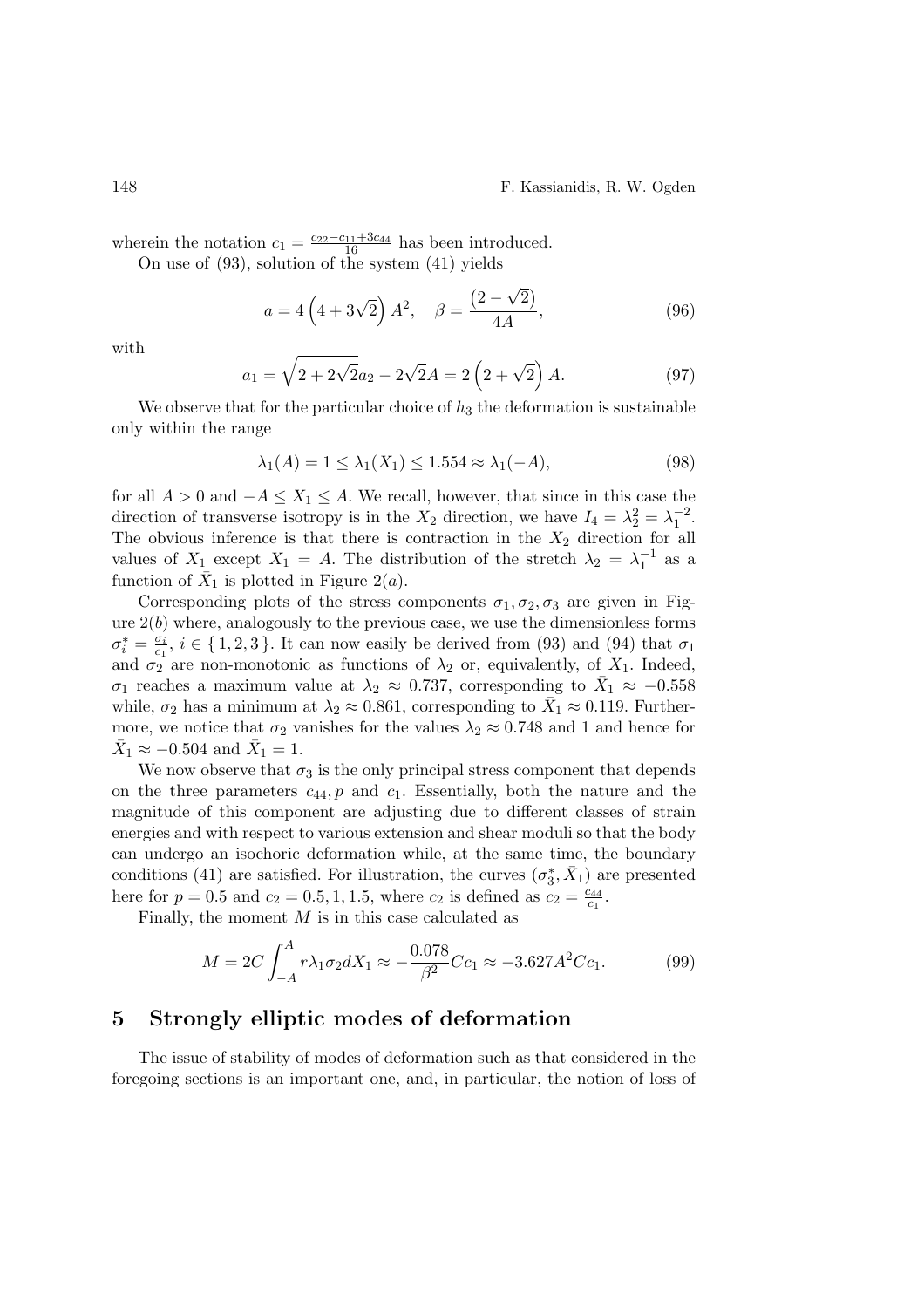strong ellipticity has a role to play in this regard. In this section we examine the strong ellipticity condition for the considered deformation. For transversely isotropic compressible elastic solids this has been discussed by Merodio and Ogden [11] and, in particular, they gave a general expression for the strong ellipticity condition for plane strain. In general, the strong ellipticity condition may be analyzed in terms of the acoustic tensor  $\mathbf{Q}(\mathbf{n})$ , whose components are quadratic in the components of the unit vector  $\bf{n}$  (for a general discussion see, for example, Truesdell and Noll  $[20]$ ). In two dimensions, in the  $(1, 2)$  plane with n lying in that plane, necessary and sufficient conditions for strong ellipticity are

$$
Q_{11}(\mathbf{n}) > 0, \quad Q_{11}(\mathbf{n})Q_{22}(\mathbf{n}) - [Q_{12}(\mathbf{n})]^2 > 0 \tag{100}
$$

for all unit vectors  $\mathbf{n} = (n_1, n_2, 0)$ .

For a compressible material the components of  $\mathbf{Q}(\mathbf{n})$  for plane strain  $(\lambda_3 = 1)$ are, from Merodio and Ogden [11] but in the present notation, given by

$$
Q_{ij} = 4\bar{W}_{11}\lambda_i^2\lambda_j^2n_in_j + 4I_3\bar{W}_{13}\left(\lambda_i^2 + \lambda_j^2\right)n_in_j + 4I_3^2\bar{W}_{33}n_in_j + 4I_3\bar{W}_{34}\left(\mathbf{n}\cdot\mathbf{m}\right)(n_im_j + n_jm_i) + 4\bar{W}_{14}\left(\mathbf{n}\cdot\mathbf{m}\right)\left(\lambda_i^2n_im_j + \lambda_j^2n_jm_i\right) + 4\bar{W}_{44}\left(\mathbf{n}\cdot\mathbf{m}\right)^2m_im_j + 2\bar{W}_{1}\delta_{ij}\left(\lambda_1^2n_1^2 + \lambda_2^2n_2^2\right) + 2I_3\bar{W}_{3}n_in_j + 2\bar{W}_{4}\delta_{ij}\left(\mathbf{n}\cdot\mathbf{m}\right)^2, (101)
$$

for  $i, j \in \{1, 2\}$ . When specialized to the considered deformation and on use of the (plane strain) energy function defined by  $\hat{W}(\lambda_1, \lambda_2) = \hat{W}(\lambda_1, \lambda_2, 1)$ , we obtain simply

$$
Q_{11} = \lambda_1^2 \hat{\hat{W}}_{11} n_1^2 + 2\bar{\bar{W}}_1 \lambda_2^2 n_2^2, \tag{102}
$$

$$
Q_{22} = \lambda_2^2 \hat{W}_{22} n_2^2 + 2 \left( \bar{W}_1 + \bar{W}_4 \right) \lambda_1^2 n_1^2, \tag{103}
$$

$$
Q_{12} = \lambda_1 \lambda_2 \hat{W}_{12} n_1 n_2 - 2I_3 \bar{W}_3 n_1 n_2, \tag{104}
$$

where  $\hat{\hat{W}}_{ij} = \partial^2 \hat{\hat{W}} / \partial \lambda_i \partial \lambda_j$ .

After a little manipulation using (104) it can be shown that the inequalities (100) lead to

$$
\hat{\hat{W}}_{11} > 0, \quad \hat{\hat{W}}_{22} > 0, \quad \bar{\bar{W}}_{1} > 0, \quad \bar{\bar{W}}_{1} + \bar{\bar{W}}_{4} > 0,\tag{105}
$$

$$
\sqrt{\hat{W}_{11}\hat{W}_{22}} - \hat{W}_{12} + 2\sqrt{\bar{W}_{1}\left(\bar{W}_{1} + \bar{W}_{4}\right)} + 2\sqrt{I_{3}}\bar{W}_{3} > 0, \qquad (106)
$$

$$
\sqrt{\hat{\hat{W}}_{11}\hat{\hat{W}}_{22}} + \hat{\hat{W}}_{12} + 2\sqrt{\bar{\hat{W}}_{1}\left(\bar{\hat{W}}_{1} + \bar{\hat{W}}_{4}\right)} - 2\sqrt{I_{3}}\bar{\hat{W}}_{3} > 0, \qquad (107)
$$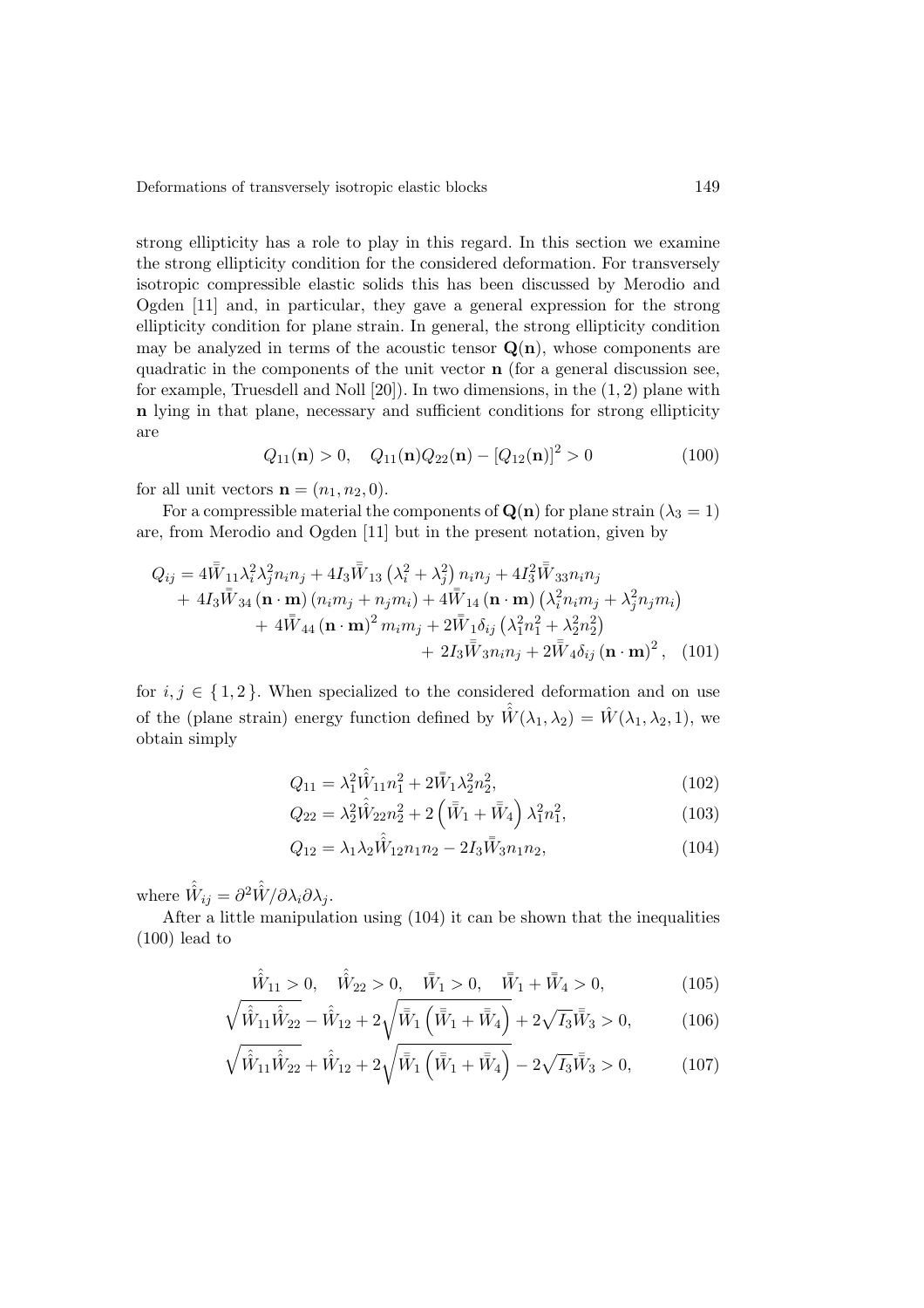which, jointly, are necessary and sufficient conditions on the material properties for strong ellipticity to hold for the considered deformation. Note that both  $\hat{W}$ and  $\bar{W}$  are used here since the expressions are simpler in this form.

It is worth noting in passing that for an isotropic material the above inequalities, when expressed entirely in terms of  $\hat{W}$ , reduce to

$$
\hat{\hat{W}}_{11} > 0, \quad \hat{\hat{W}}_{22} > 0, \quad \frac{\lambda_1 \hat{\hat{W}}_1 - \lambda_2 \hat{\hat{W}}_2}{\lambda_1^2 - \lambda_2^2} > 0,
$$
\n(108)

$$
\sqrt{\hat{W}_{11}\hat{W}_{22}} - \hat{W}_{12} + \frac{\hat{W}_1 + \hat{W}_2}{\lambda_1 + \lambda_2} > 0,
$$
\n(109)

$$
\sqrt{\hat{\hat{W}}_{11}\hat{\hat{W}}_{22}} + \hat{\hat{W}}_{12} - \frac{\hat{\hat{W}}_1 + \hat{\hat{W}}_2}{\lambda_1 + \lambda_2} > 0, \tag{110}
$$

as obtained by [4].

For illustration, the ellipticity status of the strain-energy function (78) undergoing isochoric bending, with  $h_2$  being given by  $(85)$ , is now discussed. For the considered materials, we deduce via  $(60)_1$  that the first and the fourth requirements (105) are automatically satisfied within the range of admissible values of  $\lambda_1$  as defined in (90). On the other hand, the second of these inequalities fails if and only if the dimensionless quantity  $c_3 = \frac{c_{11}}{c_{55}}$  $\frac{c_{11}}{c_{55}} > 0$  does not exceed the approximate value 21.75. In this connection, the inequality  $(105)_2$  fails earlier (for values of  $\lambda_1$  closer to 1) when  $c_3$  is close to zero, corresponding to  $\lambda_1 \approx 0.724$  ( $\bar{X}_1 \approx -0.394$ ). Note that an increase in the ratio  $c_3$  amounts to a decrease in the value of  $\lambda_1$  for which  $(105)_2$  first fails. In the same spirit, it can easily be shown that breakdown of  $(105)_3$  occurs when  $\lambda_1$  reaches the value  $\frac{\sqrt{3}}{3}$  $\frac{\sqrt{3}}{3}$ , independently of the magnitude of the associated elastic material parameters.

It is now interesting that the status of  $(106)$  depends on  $c_3$  in a similar way as for  $(105)_2$ . Once more, small values of  $c_3$  correspond to larger values of  $\lambda_1$ for which (106) is violated. We emphasize, however, that if  $c_3$  is taken close to zero, (106) fails instantly for  $\lambda_1$  close to 1 ( $\bar{X} \approx -1$ ) while also the restriction  $c_3 \geq 21.75$  is not in this case influential. We further observe that for any fixed value of  $c_3$ , violation of (106) occurs for values of  $\lambda_1$  closer to 1 than for those associated with the failure of  $(105)_2$  or  $(105)_3$ . Finally, bearing in mind (90) we readily deduce that (107) always holds.

Therefore, for a deformation with the considered properties, the inequality (106) alone is sufficient to asses the failure of ellipticity. In that respect, the influence of  $c_3$  on the onset of loss of strong ellipticity is exemplified in Figure  $3(a)$  in terms of the coordinate  $\bar{X}_1$ . It is worth noting that when  $c_3$  exceeds the approximate value 1.785 loss of strong ellipticity is always expected close to  $\lambda_1 \approx 0.75$ , or, equivalently at  $\bar{X}_1 \approx -0.481$ .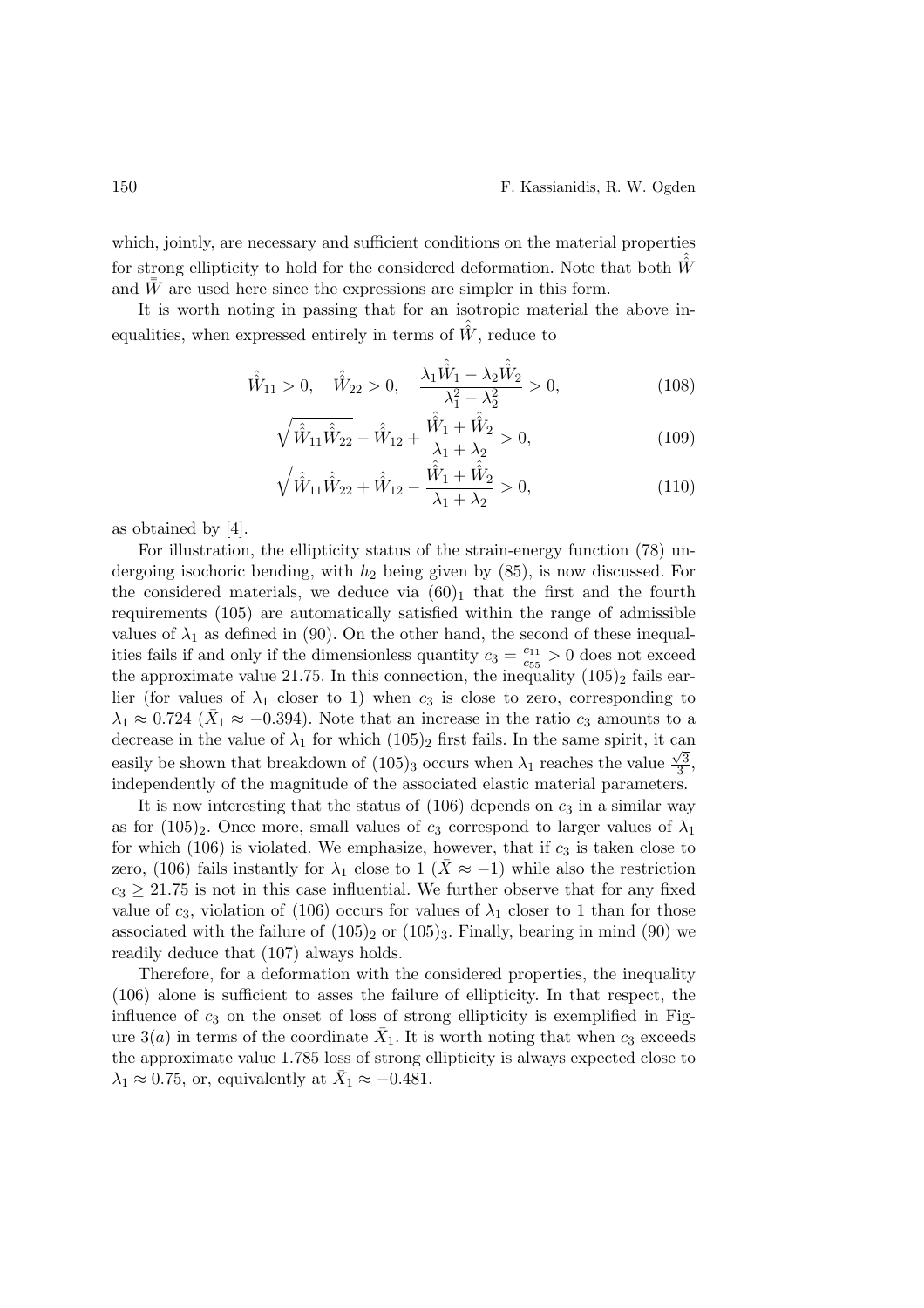

Figure 3. Plots of (a) the dimensionless coordinate  $\bar{X}_1$  at which ellipticity is lost as a function of the dimensionless material parameter  $c_3$  and (b) the corresponding value of  $n_1^2$  as a function of  $\bar{X}_1$ .

It is now evident that, in terms of the components of the acoustic tensor, the onset of failure of ellipticity is strictly associated with breakdown of  $(100)_2$ . For the considered strain-energy function this gives explicitly

$$
4c_3\lambda_1^{10}n_1^4 + (3\lambda_1^2 - 1)(2\lambda_1^6 + 2c_3\lambda_1^4 + 9\lambda_1^2 - 5)n_2^4
$$
  
+ 
$$
[4c_3\lambda_1^{10} + 6\lambda_1^8 + (6c_3 - 2)\lambda_1^6 - 3(2c_3 + 3)\lambda_1^4 + 6\lambda_1^2 - 1]n_1^2n_2^2 = 0.
$$
 (111)

The implications of (111) are illustrated in Figure 3(b) in which  $n_1^2$  is plotted against  $\bar{X}_1$  for two distinct values of  $c_3$ . This then identifies the direction of the unit vector n for which ellipticity fails. Clearly, decrease in the value of the ratio  $c_3$  induces ellipticity to fail first for  $\bar{X}_1$  closer to  $-1$  also corresponding to values of  $n_1$  closer to 1. If  $c_3$  exceeds the value 1.785 this fact is only consequential regarding those solutions of (111) lying close to  $n_1 = 0$ , in which case the smaller  $c_3$  is the closer to  $\bar{X}_1 = -1$  ellipticity fails initially. However, it appears that this assertion is valid only for a relatively small range of  $c_3 \geq 1.785$  since, as  $c_3$ increases, the solutions of  $(111)$  in terms of  $n_1^2$  tend to stabilize. Specifically, in the limit  $n_1 \rightarrow 0$ , (111) reduces to

$$
\bar{\bar{W}}_1 \hat{\hat{W}}_{22} \equiv \frac{1}{8} c_{55}^2 \lambda_2^4 \left( 3\lambda_1^2 - 1 \right) \left( 2\lambda_1^6 + 2c_3\lambda_1^4 + 9\lambda_1^2 - 5 \right) = 0 \tag{112}
$$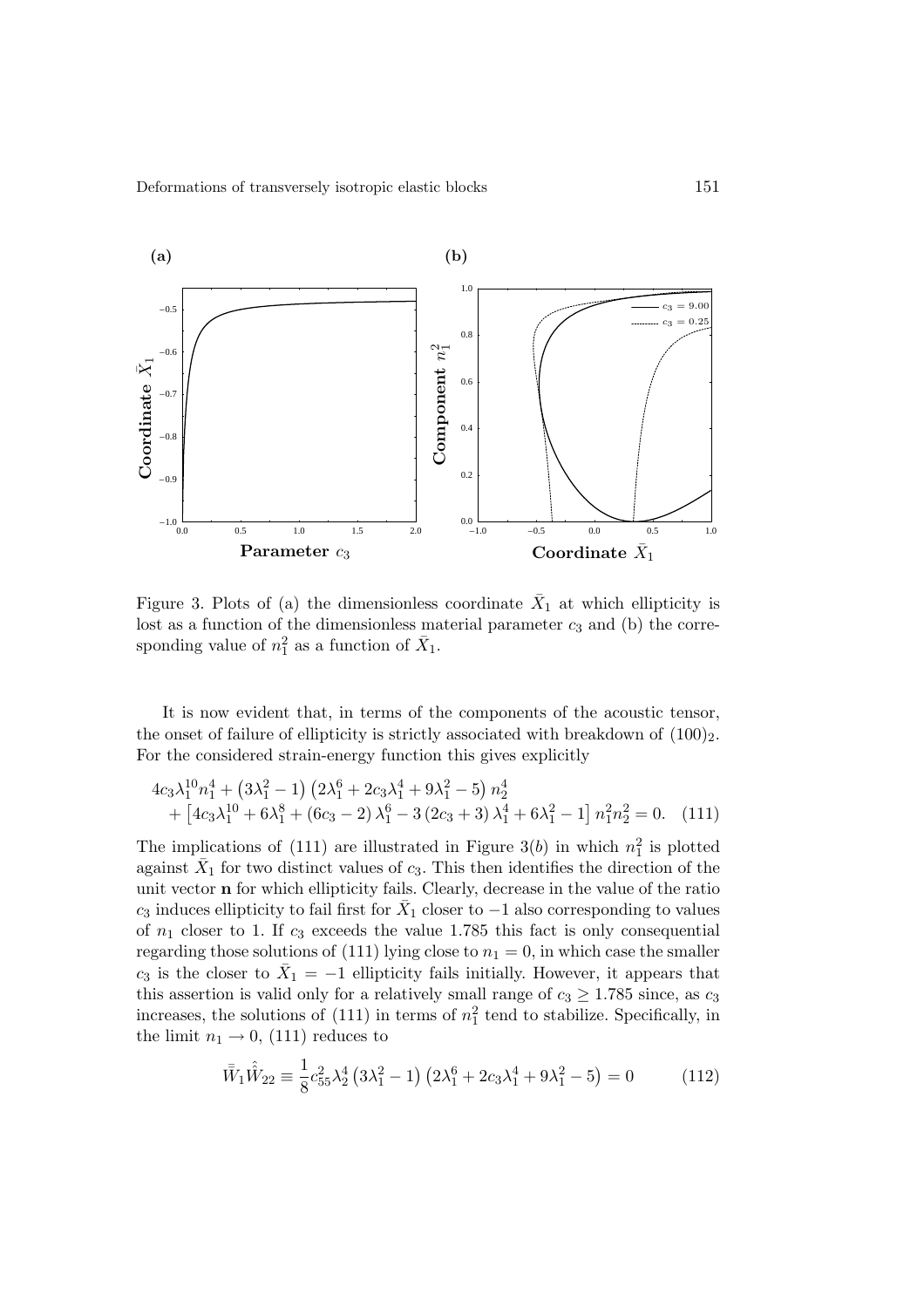

Figure 4. Plots of the dimensionless coordinate  $\bar{X}_1$  at which ellipticity is lost as a function of the dimensionless material parameter  $c_3$  for three fixed values of  $n_1$  close to 1.

and hence, for  $0 < c_3 < 21.75$  loss of ellipticity is initiated from  $\lambda_1 \approx 0.724$  $(\bar{X}_1 \approx -0.394)$  when  $c_3 \to 0$ , and, for  $c_3 \ge 21.75$ , from  $\lambda_1 = \frac{\sqrt{3}}{3}$  $\frac{\sqrt{3}}{3}$  ( $\bar{X}_1 \approx 0.333$ ) independently of the value of  $c_3$ .

At this point, it should be emphasized that the necessary and sufficient conditions for strong ellipticity to hold given in  $(105)–(107)$ , and hence their consequences for the specific class of the strain-energy functions (78), are purely local. However, for the considered geometry and deformation, if the symmetry is to be maintained this would suggest that ellipticity should be lost simultaneously at each point on a surface  $r = constant$ . This would imply that  $\mathbf{n} = \mathbf{e}_r$ . If this is the case then strongly elliptic modes of bending deformation with the required symmetry are sustainable if and only if the simple requirements

$$
\hat{\hat{W}}_{11} > 0, \quad \bar{\bar{W}}_1 + \bar{\bar{W}}_4 > 0 \tag{113}
$$

hold jointly. These conditions actually hold for the particular special model considered since then we have  $n_2 = 0$  in the left-hand side of (111) and  $c_3 > 0$ . Accordingly, for the material model examined above we conclude that ellipticity failure is possible only if the deformation becomes non-symmetric. It is worth noting, however, that if  **is taken to be not strictly radial but very close to** the direction of  $e_r$ , failure of ellipticity can occur. This point is illustrated in Figure 4 where we plot the solutions  $\bar{X}_1$  of (111) against the parameter  $c_3$  for three fixed values of  $n_1$  close to 1.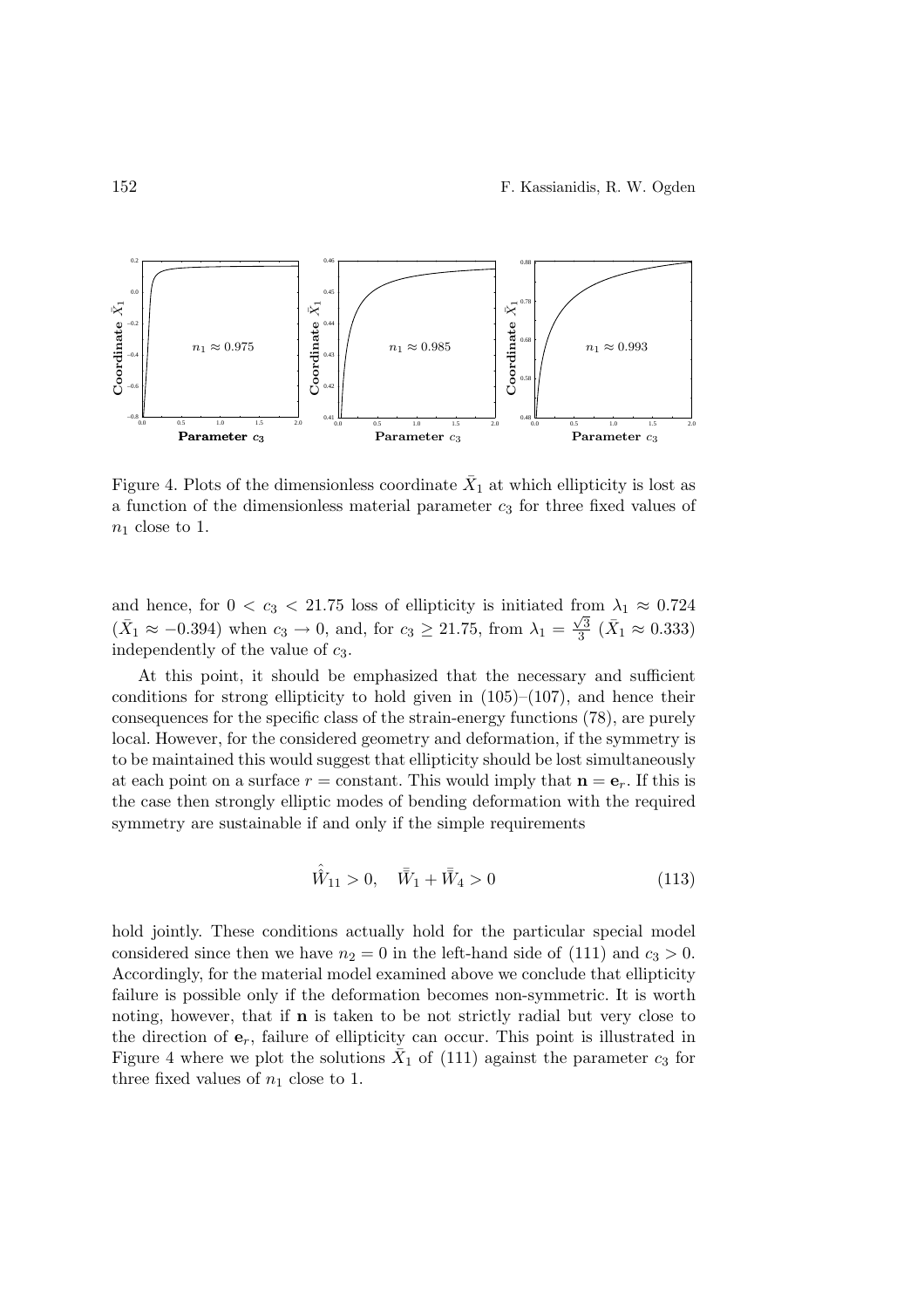## 6 Incompressible materials

For the incompressible theory and with reference to the work of Jiang and Ogden [8, 9], general forms of strain-energy functions in respect of bending deformation (under plane strain) for transversely isotropic elastic materials may be identified. For this purpose, we define the strain-energy functions  $\bar{w}(I_1, I_4) = \bar{\bar{W}}(I_1, 1, I_4)$  and  $\hat{w}(\lambda_1) = \hat{W}(\lambda_1, \lambda_2)$ , where  $\bar{\bar{W}}$  can, for example, be one of the functions discussed in Section 4.2 or any other function satisfying the required conditions.

Here, the equilibrium equation imposes no restriction on the strain-energy but simply serves to determine the Lagrange multiplier,  $p$  say, involved in the expression

$$
\boldsymbol{\sigma}=2\bar{w}_1\mathbf{B}+2\bar{w}_4\mathbf{m}\otimes\mathbf{m}-p\mathbf{I}
$$

for the (plane strain) Cauchy stress, where  $\bf{I}$  is the (two-dimensional) identity tensor.

As a result the specialization (62) discussed in the Section 4.2.1 is now admissible and may be written as

$$
\bar{w} = \bar{w}_{\text{iso}}(I_1) + \bar{w}_{\text{fib}}(I_4).
$$

This is one possibility within a very wide class of incompressible transversely materials that may be examined under the considered bending deformation.

Acknowledgements. The work of F. Kassianidis is supported by the UK Engineering and Physical Sciences Research Council and by the University of Glasgow.

# References

- [1] M. Aron, Y. Wang: On deformations with constant modified stretches describing the bending of rectangular blocks, Quart. J. Mech. Appl. Math., 48 (1995), 375–387.
- [2] M. Aron, Y. Wang: Remarks concerning the flexure of a compressible nonlinearly elastic rectangular block, J. Elasticity, 40 (1995), 99–106.
- [3] O. T. BRUHNS, H. XIAO, A. MEYERS: Finite bending of a rectangular block of an elastic Hencky material, J. Elasticity, 66 (2002), 237–256.
- [4] M. A. DOWAIKH, R. W. OGDEN: On surface waves and deformations in a compressible elastic half-space, Stability Appl. Anal. Contin. Media, 1 (1991), 27–45.
- [5] A. E. GREEN, J. E. ADKINS: Large elastic deformations, second edition, revised by A. E. Green, Clarendon Press, Oxford 1970.